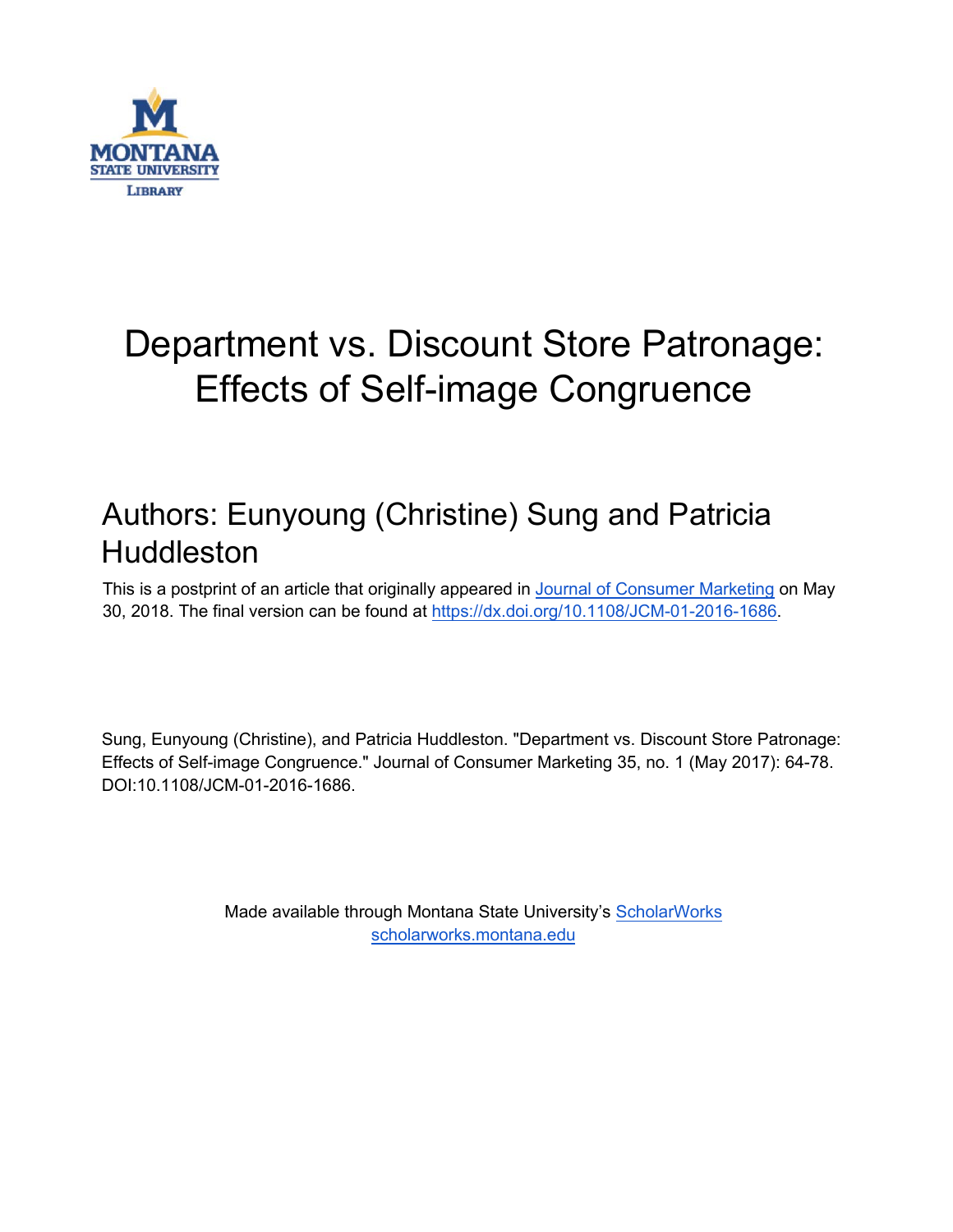# Department vs discount retail store patronage: effects of self-image congruence

Eunyoung (Christine) Sung

Jake Jabs College of Business and Entrepreneurship, Montana State University, Bozeman, Montana, USA, and

Patricia Huddleston

Department of Advertising and Public Relations, Michigan State University, East Lansing, Michigan, USA

#### Abstract

Purpose – This paper explores the antecedents and consequences of consumers' need for self-image congruence on their retail patronage of department (high-end) and discount (low-end) stores to purchase name-brand products in two product categories, apparel and home décor. It also compared online to offline shopping and considered two mediator variables, frugality and materialism.

Design/methodology/approach – The paper analyzed the hypothesized relationships using structural equation modeling (SEM) and MANOVA. Study 1 suggested the model using secondary data, and Study 2 measured and confirmed the relationships using scenario-based online survey data. An MANOVA test was used to compare the shopping behavior of consumers with high and low need for self-image congruence.

Findings – A strong causal link was found between concern with appearance and need for self-image congruence, and a positive relationship between need for self-image congruence and high- and low-end retail store patronage offline and online. While the group with high (vs low) need for self-image congruence was more likely to patronize department stores, unexpectedly, both the high and low self-image congruence groups were equally likely to shop at discount stores.

Practical implications – The findings suggest that marketing messages focusing on concern for appearance may succeed by tapping into consumers' need for self-image congruence with brand product/retail store images. Results also showed that consumers with high self-image congruence often patronize discount retail stores, suggesting marketing opportunities for low-end retailers.

Originality/value – Because consumers with high need for self-image congruence patronize both department and discount stores, it is suggested that self-image congruity may be multi-dimensional. The current study is also the first to examine structural relationships to test patronage behavior between department and discount stores offline and online.

Keywords Discount stores, Self-image congruence, Department stores, Online and offline retail store patronage

Paper type Research paper

#### Introduction

What motivates a consumer to select a high-end over a low-end retail outlet? What dictates their choices of how much money and time to spend shopping and which brands and products to buy? Previous studies have suggested that store patronage decisions are influenced by psychological factors such as selfconcept and self-image [\(Graeff,](#page-10-0) [1996, 1997](#page-11-0); [Heath and Scott,](#page-11-1) [1998;](#page-11-1) [Jamal and Goode 2001;](#page-11-2) Sirgy et al.[, 1997,](#page-11-3) [2000](#page-11-4)). Selfconcept is defined as the representation of the thoughts and feelings by which individuals identify themselves. Theorists contend that consumers seek to purchase products that match their self-concept; these purchases, in turn, allow consumers to project ideal, or preferred, self-images into their social group interactions [\(Dolich, 1969](#page-10-1); [Sirgy, 1982](#page-11-5)). As a component of self-concept, self-image refers to how individuals perceive themselves [\(Sirgy, 1982](#page-11-5)). [Graeff \(1997\)](#page-11-0) and Rosenberg (1979) contended that self-image is strongly related to a consumer's

perception of his or her public appearance and other personal qualities (e.g. abilities, personalities). Researchers have found that consumers choose particular retail stores that also are consistent with, and thus maintain, their preferred self-image [\(Chebat](#page-10-2) et al., 2006; O'[Cass and Grace, 2008\)](#page-11-6).

Self-concept and self-image have been linked to consumer behavior through the concept of self-image congruence, defined as the consistency between the individual consumer and a brand/product image [\(Sirgy,](#page-11-5) [1982, 1986](#page-11-7)) or a retail store image [\(Chebat](#page-10-2) et al., 2006; O'[Cass and Grace, 2008](#page-11-6)). [Kressmann](#page-11-8) et al. [\(2006\)](#page-11-8) defined this construct as "the match between consumers' self-concept (actual self, ideal self) and the user image (or 'personality') of a given product, brand, store, etc." (955). [Sirgy \(1982,](#page-11-5) [1986](#page-11-7)) found that the congruity between the self and the product image influences the consumer's purchase intentions and behavior. Particularly germane here, selfimage congruence can refer to a match between the consumer's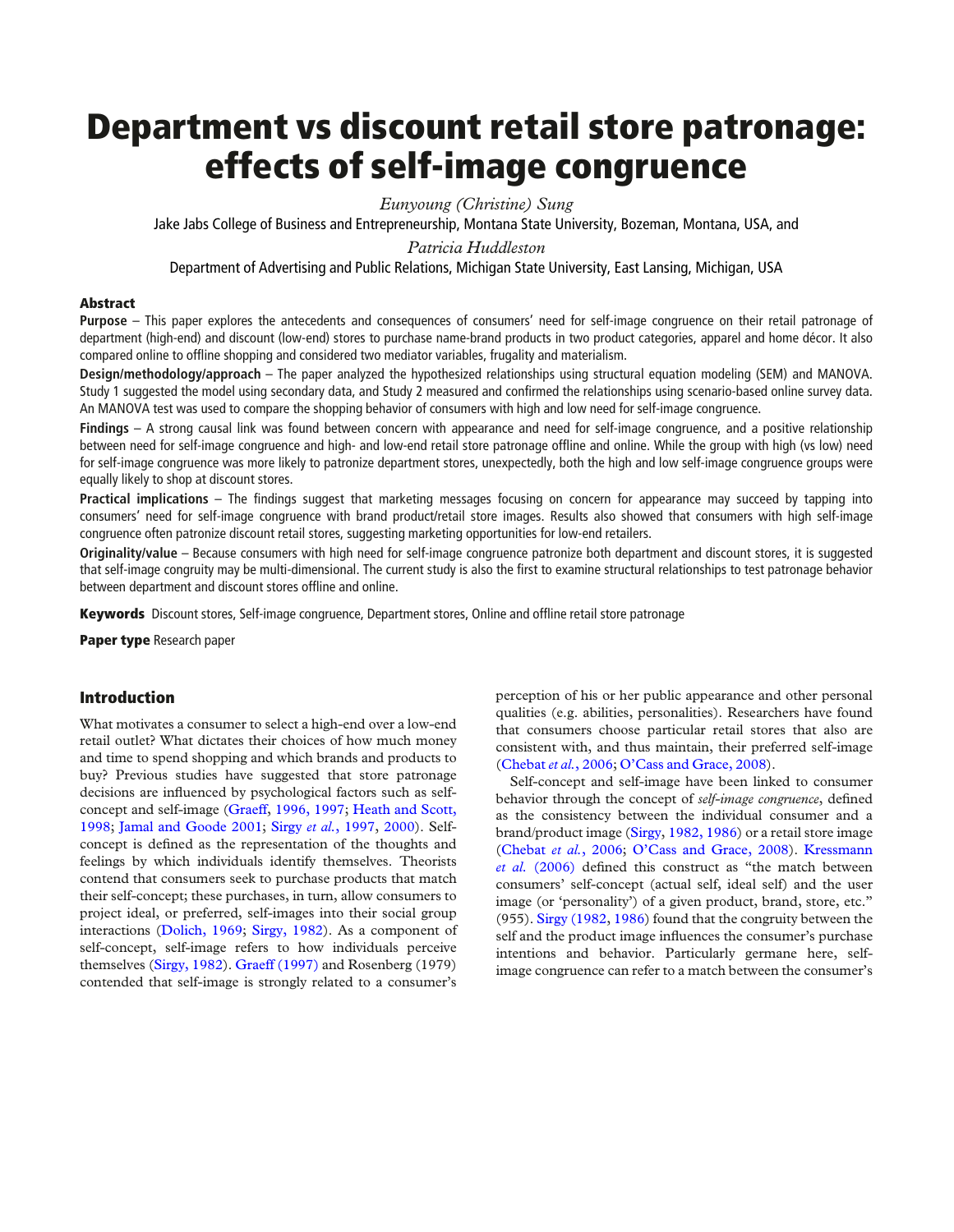image and that of the retailer [\(Kressmann](#page-11-8) et al., 2006). When making a purchasing decision, the consumer must first form a representational image of all the potential retail stores he or she can visit that fit within the confines of his or her self-image. For example, it could be that those who choose high-end retail stores (e.g. department stores) might find pleasure in the ambiance of the retail environment and purchasing experiences, as well as the upscale merchandise. Similarly, it is possible that those who patronize low-end retail stores (e.g. discount stores) might value utilitarian aspects of the experience, such as discount prices. For retail marketers, understanding the underlying psychological mechanisms of consumers' store patronage behavior allows them to tailor retail-marketing strategies to their store patrons. However, researchers in self-image congruence fields have not yet adequately addressed how this construct (specifically, consumers' level of need for self-image congruence with retailers they patronize) affects consumers' retail patronage behavior for high and low-end stores, either offline or online. This is the gap filled by the present study.

The purpose of our study is to investigate the relationship between consumers' need for self-image congruence (high- vs low-need) and their patronage of department stores vs discount stores (high-end vs low-end retail stores), both offline and online, with mediator effects of two consumer values (materialism and frugality). We posit that psychological characteristics (concern with appearance and need for selfimage congruence) that inform self-concept serve as a primary mechanism for retail patronage choice; thus, high- and lowend retail store patronages and buying name-brand products are the consequences of this mechanism. By identifying the relationships among these characteristics, this study provides scholars and retailers with insight into influences on consumer retail patronage choice and subsequent purchase of namebrand products. Understanding how consumers' need for selfimage congruence affects their decisions as to which stores to patronize will be helpful to retailers in designing marketing messages and merchandising strategies ([Dolich,](#page-10-1) 1969; [Sirgy,](#page-11-5) [1982\)](#page-11-5).

### Study 1: toward a model for self-image congruence in retail store patronage

For Study 1, we compared consumers with high and low need for self-image congruence in their patronage of two types of retail stores (department vs discount clothing stores) using two product categories (apparel and home décor).

#### Self-image congruence and its relationship to other factors

#### Concern about appearance

Self-concept theory defines self-image as individuals' perceptions of their personal qualities, including appearance [\(Graeff,](#page-11-0) 1997). In our study, we anticipated that consumers with a strong sense of self would be concerned with their appearance. Appearance is important in social interactions because it is the basis on which we recognize and judge ourselves and others (Jung and Lee, [2006\)](#page-11-9). In the present

study, we define concern about appearance as a person's interest in external beauty, including attractive dress and youthful

appearance. According to self-schema theory, people are more likely to publicly change their behavior to fit with a group [\(Jung](#page-11-9) and Lee, [2006](#page-11-9)) if they have high self-schemas – organized cognitive self-representations ([Markus,](#page-11-10) 1977). That is, people who are concerned about how they appear to the group, and alter their behavior accordingly, are those who have highly organized cognitive self-representations. These organized selfrepresentations are part of the individual's self-image. Therefore, an individual's concern for appearance can be posited to relate to his or her self-image. Graeff [\(1997\)](#page-11-0) found that consumers who are concerned about their public representation are more likely to be those who need self-image congruence with a preferred image. Specifically, he investigated people's self-image congruence with various brands of beer, finding that when respondents were in public, they chose better, more expensive beer brands to reflect a preferred image. In this study, we hypothesize that this link between public representation, which we term concern about appearance, and need for self-image congruence can also be seen with other products, namely clothing and home décor. Therefore, the following hypothesis was proposed:

appearance and need for self-image congruence. H1. There is a positive relationship between concern about

#### Name-Brand consumption.

Consumers with high need for self-image congruence tend to use the brand image of highly evaluated name-brand products as a way to reflect their desired or ideal selves [\(Dolich, 1969\)](#page-10-1). In our study, high (vs low) need for self-image congruence refers to the consumer's level of need for congruence between his or her self-image and the image of the retail stores he or she chooses to patronize. We understand retail store patronage as one strategy consumers may use to project their preferred self-image. [Kressmann](#page-11-8) et al. (2006) found that high (vs low) need for self-image congruence was positively related to perception of brand image, and that high need for self-image congruence positively affected brand consumption. [Jamal and Goode](#page-11-2) [\(2001\)](#page-11-2) found a positive relationship between need for selfimage congruence and brand preference for jewelry products. [Graeff \(1996\)](#page-10-0) observed that consumers evaluated branded products more favorably when there was a high degree of congruence between brand image and self-image. Further, the degree to which consumers were self-monitors moderated the relationship between image congruence and brand evaluation for publicly (vs privately) consumed brands ([Graeff, 1996\)](#page-10-0). This finding suggests that, for brand consumption that is visible to others, consumers' self-congruity with the brand is particularly important. Thus, we conclude that consumers who have high need for self-image congruence between themselves and branded products are more likely to prefer name-brand products. In our study, we anticipated that consumers' need for self-image congruence (with clothing and home décor) would be shown to positively relate to preference for name-brand products. Therefore, the following hypothesis was tested:

H2. There is a positive relationship between consumers' need for self-image congruence and their preference for name-brand products.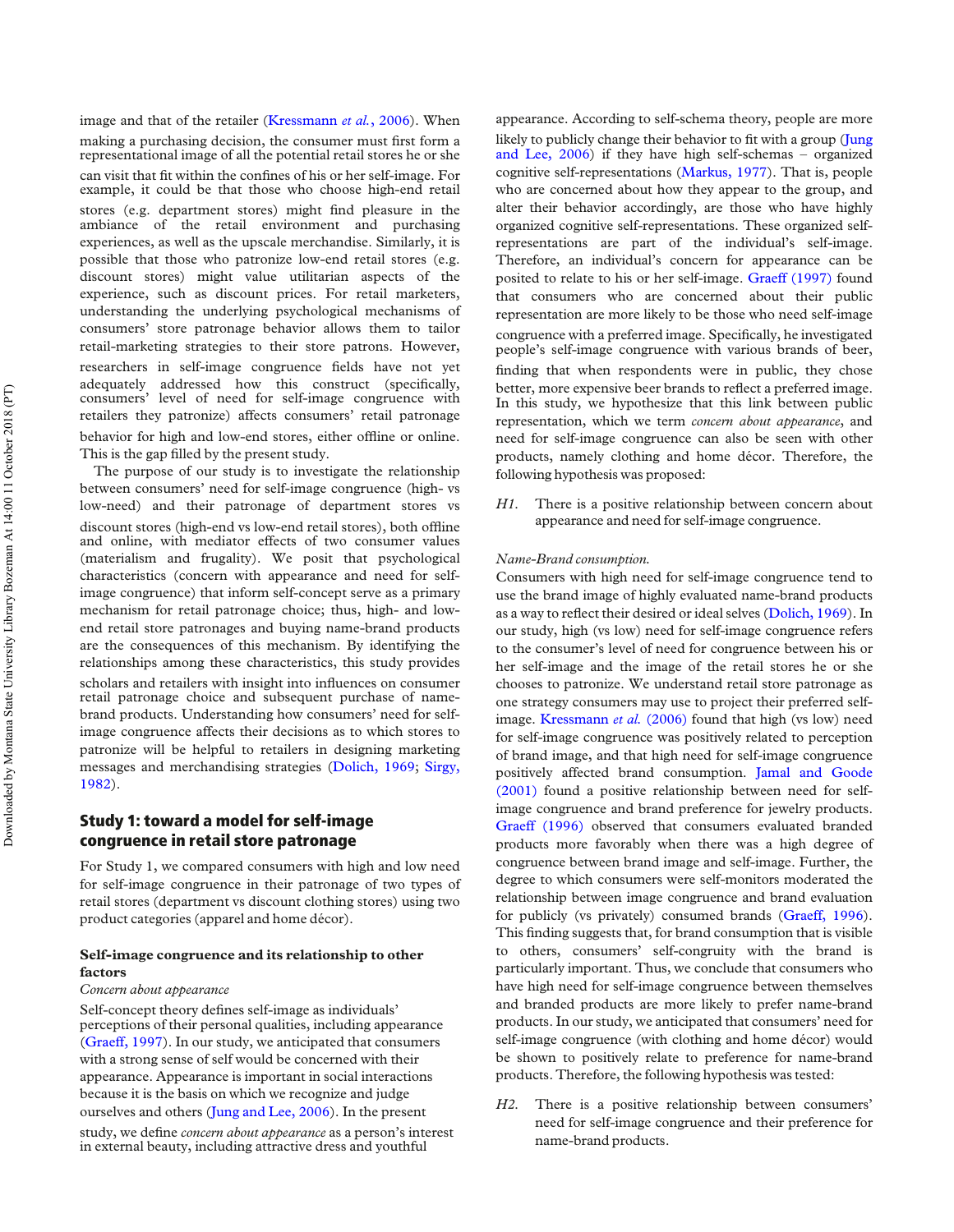Retail store patronage and name-brand consumption

Consumers' (ideal or actual) self-image affects the entire shopping experience, from store patronage to actual product purchase. Perceived congruity between self-image and a retail store's image might help consumers to achieve an ideal self-image ([Chebat](#page-10-2) et al., 2006; O'Cass and [Grace,](#page-11-6) 2008). Some consumers may use upscale stores to project an actual or desired high self-image. O'Cass and Grace [\(2008\)](#page-11-6) concluded that a high need for self-image congruence with store image increased consumer patronage. [Chebat](#page-10-2) et al. (2006) developed a model demonstrating that the social class image of a shopping mall is positively related to the types of stores consumers visit, and that consumers' need for self-congruity mediated this relationship. Therefore, we propose that a greater need for selfimage congruence leads to upscale mall retail store patronage while it negatively affects downscale retail store patronage. We hypothesized as follows:

- H3. A greater need for self-image congruence is positively related to department (high-end) retail store patronage.
- H4. A greater need for self-image congruence is negatively related to discount (low-end) retail store patronage.

In addition, consumers are more likely to be exposed to luxury name-brand products (e.g. Louis Vuitton) in department stores (e.g. Nordstrom) than in discount stores (e.g. Wal-Mart). Thus, we also suggest that consumers who patronize high-end retail stores are more likely to prefer name-brand products, and that consumer patronage of low-end retail stores is negatively related to preference for name-brand products. Therefore, the following hypotheses were tested:

- related to the consumer's preference for name-brand products. H5. Department (high-end) store patronage is positively
- H6. Discount (low-end) store patronage is negatively related to the consumer's preference for name-brand products.

As mentioned in the previous section, Graeff'[s \(1997\)](#page-11-0) selfimage congruence study found that respondents chose better (i.e. more expensive, reputable) beer brands in public places than they chose to purchase for consumption in their homes, indicating that they preferred to broadcast an image in public that differed from their private selves. Purchasing highly regarded brands in public enabled consumers with high need for self-image congruence to project an ideal self. Following [Graeff \(1997\)](#page-11-0), we propose that consumers with a high need for self-image congruence are more likely to seek out better/ preferred products and brands as a means to project a certain image in public. Our study will support Graeff'[s \(1997\)](#page-11-0) findings if the group with high need for self-image congruence patronizes department (high-end) stores more frequently than they do discount stores. In this case, the group with a high need for self-image congruence will be less inclined to low-end (discount) store patronage. We hypothesize as follows:

H7. Consumers with a higher need for self-image congruence have greater department (high-end) store patronage than do consumers with low need for self-image congruence.

H8. Consumers with higher need for self-image congruence have lower discount (low-end) store patronage than do consumers with low need for self-image congruence.

#### Methods

#### Data collection and sample

A purchased secondary data set from the firm DDB Worldwide, which collects lifestyle data annually, was used to test the hypotheses. Participants were adult consumers who took the Market Facts in the USA Survey, a part of the DDB Lifestyle Study. Participants shopped regularly in department and discount stores. Among approximately 5,000 male and female panelists, a total of 3,345 valid responses were used for the SEM model. To adjust subcategories of race, gender and marital status to reflect the US population, US census information for Adult Heads-of-Household was used. This study's sample included 1,588 males (47.5 per cent) and 1,757 females (52.5 per cent). Most respondents were married (70 per cent). [Appendix 1](#page-12-0) shows specific characteristics of respondents that were included in the main structural model.

#### Measurements and procedure

Questions from the DDB Market Facts Survey were used to measure concern with appearance, need for self-image congruence and consumption of name-brand products. All questions were measured on a six-point Likert scale, from definitely disagree (1) to definitely agree (6). For concern with appearance, six items were used (e.g. "I enjoy getting dressed up" [[Appendix 2\]](#page-13-0)). For the need for self-image congruence, three items were included (e.g. "The brands I buy are a reflection of who I am"). For consumption of name-brand products, three items were used (e.g. "I try to stick to wellknown brand names").

In addition, questions were used to measure high- and lowend retail store patronage. To measure department store patronage, two items were used, using a seven-point Likert scale (1 = none to  $7 = 52 + \text{ times}$ ). These questions were: "Purchased clothes at a department store during the past 12 months (e.g. Dillard's, Saks, Nordstrom)," and "Purchased items for your home at a department store during the past 12 months (e.g. Dillard's, Saks, Nordstrom)." To measure discount retail store patronage, two questions were used, measured on a seven-point Likert scale  $(1 = none in the past)$ year to  $7 = 52 + \text{ times}$ . These questions were: "Purchased" clothes at a discount retailer during the past 12 months (e.g. Wal-Mart, Kmart, Target)" and "Purchased items for your home at a discount retailer during the past 12 months (e.g. Wal-Mart, Kmart, Target)".

#### Results from the structural model

To check for construct validity, confirmatory factor analysis (CFA) was conducted on constructs with multi-item indicators: concern about appearance, need for self-image congruence, name-brand consumption, high-end (e.g. department store) retail store patronage and low-end retail store patronage. AMOS 18 software with maximum likelihood estimation was used for the analysis. Before CFA analysis, six questions from the dataset related to "appearance" were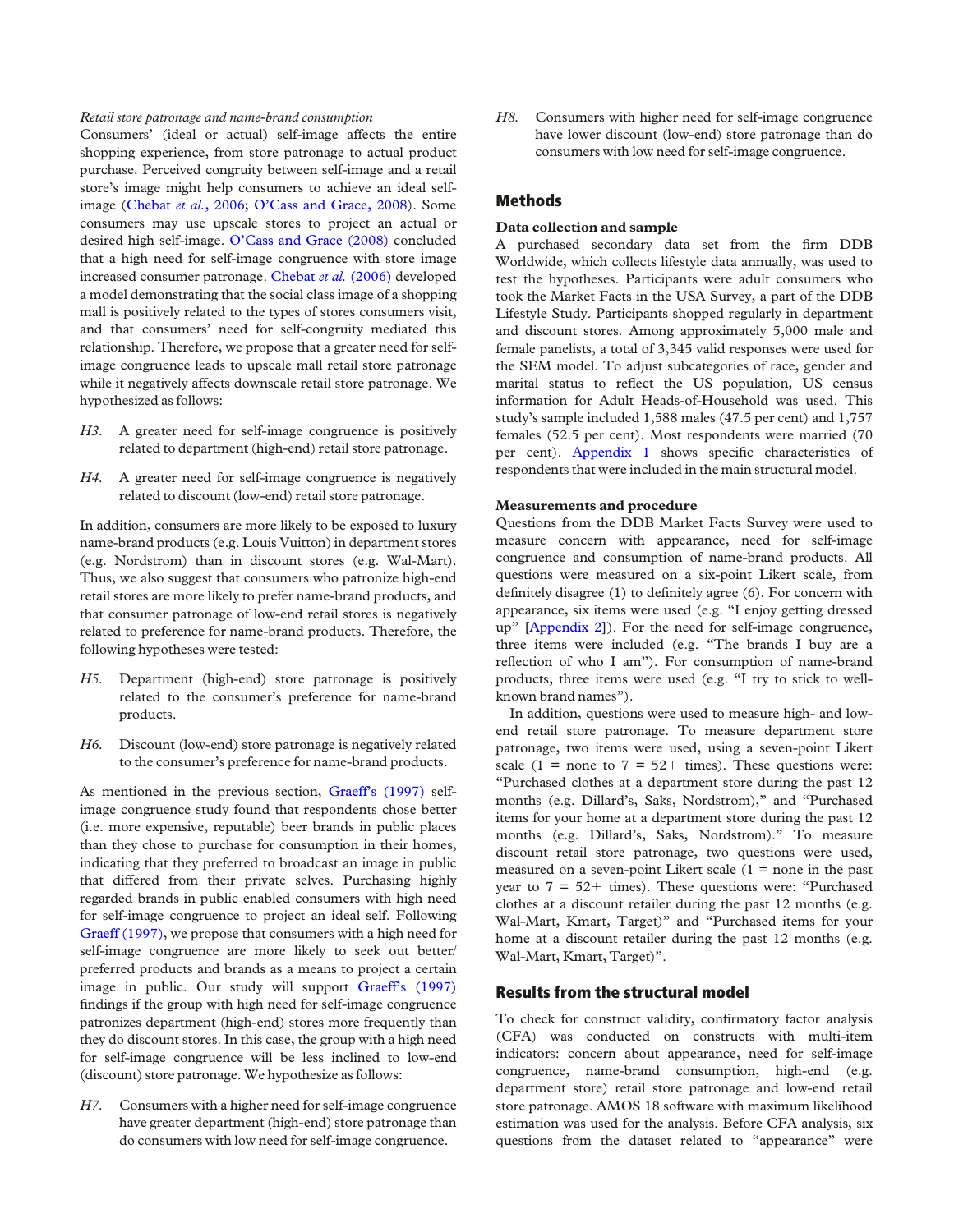chosen. Only four of six items were retained after CFA. [Appendix](#page-13-0) 2 shows standardized factor loadings, composite reliability and average variance extracted values. The result of CFA indicated good fit statistics of model 1 ( $\chi^2$  = 838.26,  $p$  < 0.001 df = 67, GFI = 0.97, AGFI = 0.95, NNFI = 0.88, NFI =  $0.91$ , CFI =  $0.91$ , RMSEA =  $0.06$ ). These indices of CFI or IFI were greater than 0.90 as the cutoff ([Bollen,](#page-10-3) 1989), and RMSEA was between 0.05 and 0.10 ([MacCallum](#page-11-11) et al., 1996). The  $\chi^2$ /df test (Hooper, [Coughlan,](#page-11-12) and Mullen, 2008) was not desirable because of the use of secondary data, but we improved this fit in Study 2 using primary data.

Construct validity was measured by convergent and discriminant validity tests. The convergent validity tests showed that all factor loadings were significant at the  $p < 0.001$ level. Convergent validity was established, as the factor loadings were indicators of the expected latent variables, demonstrating that the majority of factor-loading coefficients were above or around 0.5 at a significance level of  $p < 0.001$ [\(Anderson](#page-10-4) and Gerbing, 1988). This means that measured scales are consistent with the theoretical constructs and is evidence of convergent validity. For discriminant validity, each item loading within the same latent construct should be within its respective latent construct, as distinguished from any other latent construct [\(Kline,](#page-11-13) 2005). The items presented in [Appendix](#page-13-0) 2 were classified into the theoretically targeted construct and achieved discriminant validity. If the average variance extracted (AVE) for constructs is greater than the shared variance between two constructs, the constructs are different (Fornell and [Larcker,](#page-10-5) 1981). [Appendix](#page-13-0) 2 shows the measurement properties of the current study.

To test the hypothesized causal relationships between constructs, AMOS 18 was used for structural equation modeling analysis using maximum-likelihood estimates (Jöreskog and [Sörbom,](#page-11-14) 1993). The study model fits show as follows:  $\chi^2$  = 974.26, df = 71, p < 0.001, GFI = 0.96, AGFI =  $0.94$ , NNFI =  $0.87$ , NFI =  $0.89$ , CFI =  $0.90$ , RMSEA =  $0.06$ [\(Figure](#page-4-0) 1).

We tested our hypotheses based on the structural equation modeling. [Figure](#page-4-0) 1 and [Appendix](#page-15-0) 4 summarize the results of

<span id="page-4-0"></span>Figure 1 Antecedents and consequences of consumers' need for selfimage congruence: standardized structural path estimates (Study 1)

 $SI2$ 

 $SI1$ 

 $SI3$ 



**Notes:**  $p < 0.001**$ ,  $p < 0.05*$ ; "High-end" means department stores; "low-end" means discount stores)

hypothesis tests of Model 1. H1 posited that there is a positive relationship between concern about appearance and need for self-image congruence with products. The results showed a positive relationship between concern with appearance (A) and need for self-image congruence (SI) and supports  $H1$  ( $\gamma_1$  = 0.75,  $p < 0.001$ ). H2 posited that there is a positive relationship between need for self-image congruence (SI) and preference for name-brand products (B) ( $\beta_1 = 0.65$ ,  $p < 0.001$ ). Thus, H2 was supported. H3 posited that need for self-image congruence is positively related to high-end (e.g. department stores) retail store patronage (HP) ( $\beta$ <sub>2</sub> = 0.36,  $p < 0.001$ ). H3 was supported. H4 posited that need for self-image congruence (SI) is negatively related to low-end (LP) retail store patronage. However, this hypothesis was not statistically supported ( $\beta_3$  = 0.07,  $p \leq 0.05$ ). Instead, results showed a statistically significant, but weak, positive relationship. H5 posited that high end retail store patronage is positively related to the consumer's preference name-brand products (B) ( $\beta$   $_4$  = 0.14,  $p$  < 0.001). H5 was supported. H6 posited that low end retail store patronage is negatively related to the consumer's preference for name-brand products (B) ( $\beta$   $_5$  = -0.13,  $p$  < 0.001). Therefore, H6 was supported.

#### High versus low need for self-image congruence on high- versus low-end store patronage

The subsequent analysis addresses the retail patronage behavior of groups with high versus low need for self-image congruence. We separated participants as follows: Three selfimage congruence items, measured on a six-point Likert scale  $(1 =$  definitely disagree), were summed and averaged. Then, the participants who had an average score between 1 and 2 were included in the group with low need for self-image congruence, while participants who scored between 5 and 6 were included in the high-need group to test  $H7$  and  $H8$ . We established the middle self-image congruence group as ranges between scores 3 and 4, as a reference group between the low and high self-image congruence groups. A total of 1,038 participants were used for the high versus low self-image congruence group comparisons (male =  $491, 47.3$  per cent; female =  $547$ ), while the group of 2,303 participants with moderate need for self-image congruence was the reference group. The group with high need for self-image congruence contained 636 participants (male =  $269, 42.3$  per cent; female =  $367$ ), and the low-need group contained  $402$  participants (male = 222, 55.2 per cent;  $female = 180$ ).

[Figure](#page-5-0) 2 shows the results of the analysis comparing the groups with high versus low need for self-image congruence. To test  $H<sub>7</sub>$  and  $H<sub>8</sub>$ , we compared department versus discount retail store patronage behavior for high and low self-image congruence (SIC) consumers by using MANOVA. H7 and H8 investigated the main effect of SIC (high and low need for SIC with a mid-group as reference) on the dependent measures. We used an MANOVA, followed by a series of post hoc tests with high, low and middle SIC groups. We found significant differences for high-end store patronage, Wilk's  $\lambda = 0.97, F(8,$  $6670$  = 14.25,  $p < 0.001$ , partial  $\eta^2 = 0.017$ .

Supporting  $H<sub>7</sub>$ , we found that consumers with high need for self-image congruence had higher department store patronage than those in the low-need group. The results are as follows: Mean scores of department store patronage were:  $M_{\text{Apparel Dept.}}$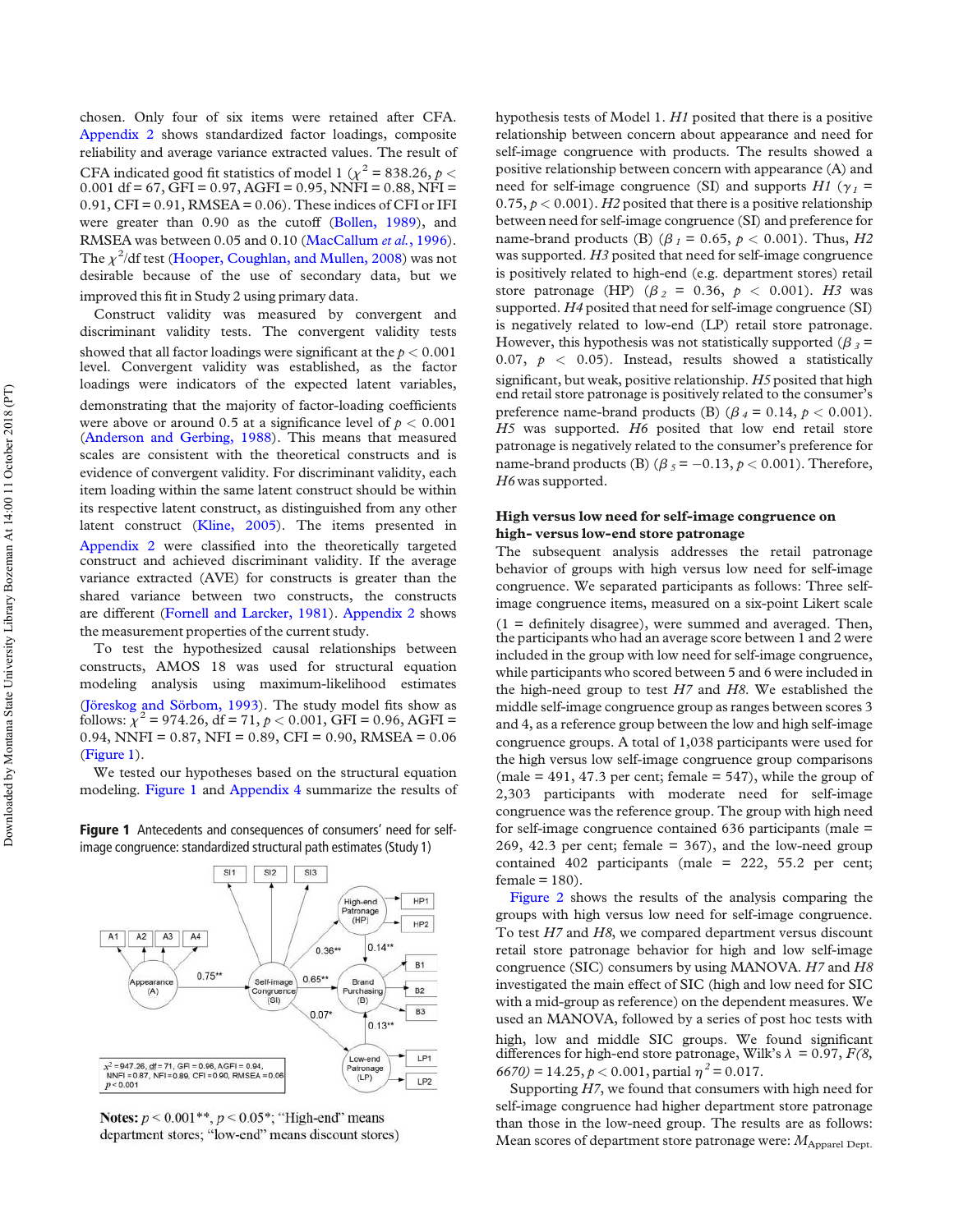<span id="page-5-0"></span>

 $H_{\text{HighSI}} = 2.416$ , SD = 1.420 (high self-image group) versus  $M_{\text{Apparel Dept. MidSI}} = 2.068$ , SD = 0.027 (middle self-image group) versus  $M_{\text{Apparel Dept. LowSI}} = 1.613$ , SD = 0.97 (low self-image group);  $F(2, 3338) = 48.794$ ,  $p < 0.001$ , partial  $\eta^2 =$ 0.028. Mean scores of discount store patronage were:  $M_{\text{Home}}$  $_{\text{Depth. High SI}} = 1.717$ , SD = 1.107 (high self-image group) versus  $M_{\text{Home Dept. MidsI}} = 1.484$ , SD = 0.019. (low self-image group) versus  $M_{\text{Home Dept. LowSI}} = 1.296$ , SD = 0.67 (low self-image group);  $F(2, 3338) = 27.754$ ,  $p < 0.001$ ), partial  $\eta^2 = 0.016$ . Post hoc tests showed statistical differences between all three groups (Bonferroni;  $p < 0.001$ ).

H8 posited that the group with high need for self-image congruence has lower discount store patronage for apparel and home décor products than the low-need group. However, highand low-need groups showed no significant differences for discount store patronage. Thus,  $H8$  is not supported.

The findings indicate that for clothing and home décor shopping, consumers with low need for self-image congruence tend to go to department stores less frequently than high-need consumers, while consumers in the high-need group patronize not only department stores, but also discount stores, as often as those in the low-need group. [Appendix 4](#page-15-0) shows the results of hypothesis testing.

#### **Discussion**

The results of the study revealed a strong causal connection between concern about appearance and need for self-image congruence; specifically, we found that interest in appearing, for example, young and professional, influences need for selfimage congruity. Second, we also found that preference for name-brand products was positively linked to department store patronage and negatively linked to discount store patronage, perhaps because consumers have more access to name-brand or expensive products in department stores. As expected, need for self-image congruence was strongly linked to brand preference ([Dolich, 1969](#page-10-1); [Kressmann](#page-11-8) et al., 2006). Consumers with high need for self-image congruence prefer well-known branded products as a means to project their preferred images via brands, even if they obtain branded products cheaply in discount stores. A third finding states that high need for selfimage congruence is related to department store patronage. Existing research says that consumers' need for self-image congruence is related to a preference for brands ([Dolich, 1969](#page-10-1); [Graeff 1996;](#page-10-0) [Jamal and Goode 2001](#page-11-2); [Kressmann](#page-11-8) et al., 2006), and store patronage [\(Ibrahim and Najjar, 2007](#page-11-15); Sirgy [et al.](#page-11-4), [2000\)](#page-11-4). However, we also unexpectedly found a statistically significant, albeit weak, positive relationship between need for self-image congruence and discount store patronage.

We also conducted analysis comparing the influence of high (vs low) need for self-image congruence on department versus discount store patronage. We found that consumers with high need for self-image congruence patronized department stores more often than the low-need group. However, statistical results also showed that high- and low-need groups patronized discount stores in apparel and home décor categories with equal frequency. We propose five explanations for this result: public versus private consumption, price mavenism, frugality, the "cool" image of some discount products, and individualism.

First, it seems possible that the differing psychology of public versus private consumption behavior explains why consumers with high self-image congruence patronized both department stores and low-end retail stores. As [Graeff \(1997\)](#page-11-0) showed, consumers chose different beer brands depending on the purpose of usage (public vs private), presumably because they sought to maintain a preferred image in public. Similarly, in our study, consumers with high need for self-image congruence patronize both high- and low-end stores when shopping for home décor and clothing products, as these are used for both public and private consumption. These results suggest that some consumers might desire to purchase name-brand home décor products or apparel to maintain their preferred images in public, but that they might not be willing to pay for brands for certain products in private, or for private use. This behavior might help explain the weak, but significant relationship between need for self-image congruence and discount store patronage in our main structural model.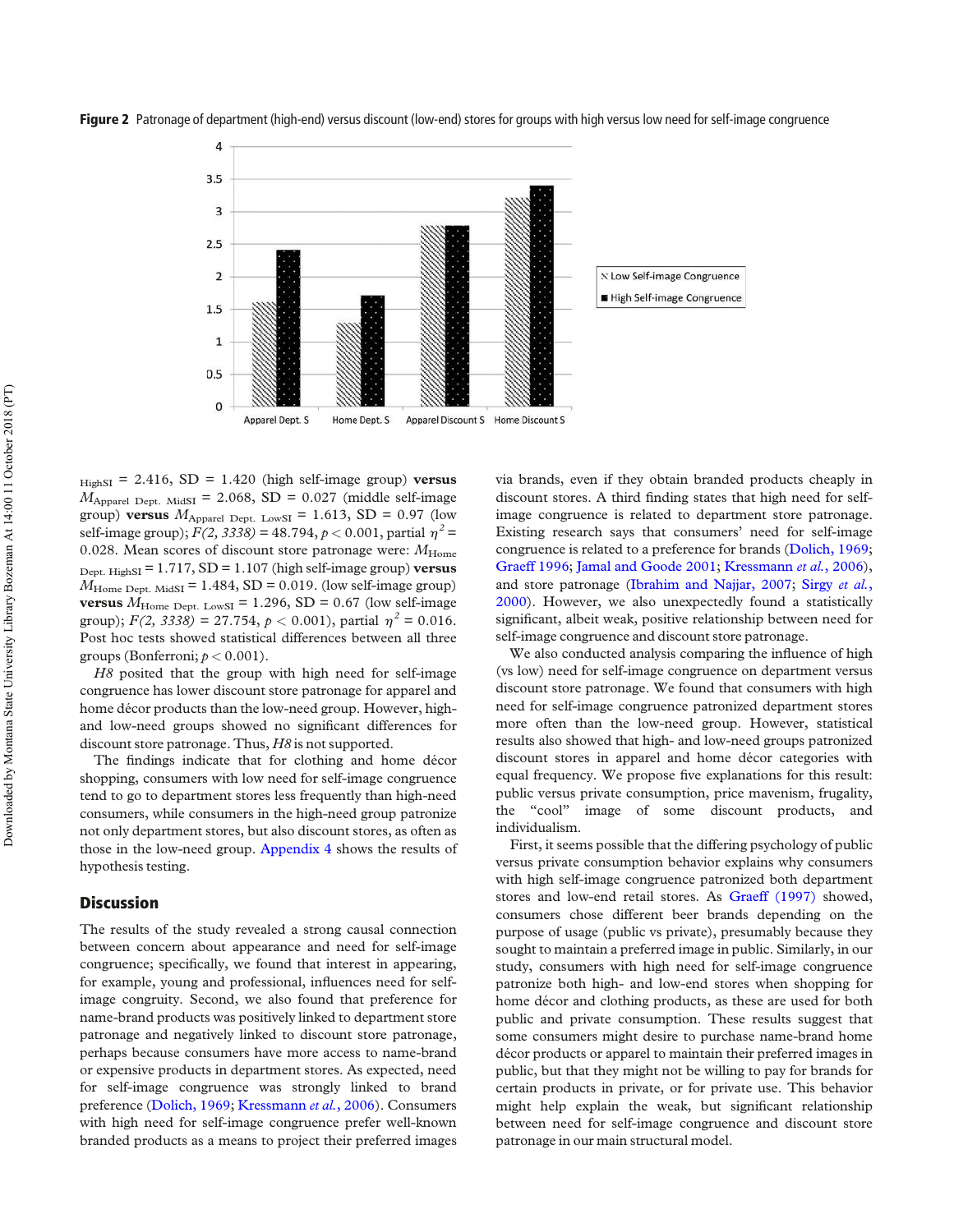<sup>E</sup>nother potential explanation for the finding that consumers with high need for self-image congruence patronized both department stores and low-end retail stores is that these consumers engage in price maven behavior. Price mavenism refers to consumers' concerns about others' opinions of the price they paid; it includes the desire to share low-price information to indicate that they are savvy shoppers [\(Feick](#page-10-6) and [Price,](#page-10-6) 1987; [Lichtenstein](#page-11-16) et al., 1993; [Sternquist](#page-11-17) et al., 2004). Some consumers like to inform others about their success in finding bargains to boost their own self-image [\(Huddleston](#page-11-18) and [Minahan,](#page-11-18) 2011). The price maven concept would suggest that consumers view shopping at discount stores as selfcongruent because buying the desirable brand product at an attractive discount price could be a positive way to project shopping savvy.

A third explanation for why consumers with high need for self-image congruence would patronize low-end retail stores is frugality: the purchase of items based on valueconsciousness and price, rather than materialistic reasons ([Lastovicka](#page-11-19) et al., 1999; [Wells,](#page-11-20) 1993). Perhaps those with a need for high self-image congruence may patronize discount stores because their self-image says that they are frugal shoppers. Finding well-known brand products at low prices reflects their self-image as frugal, while still allowing them to project their preferred high self-image in their social groups because the retail "origin" is not obvious to others in one's social group. Frugality was not measured in Study 1 but was considered as a mediator in Study 2.

A fourth possible explanation as to why high need for selfimage congruence does not make consumers less likely to shop at a low-end retail store is that they may patronize a type of discount store, such as Target, that has established a "cool" and somewhat "high fashion" image. At this type of discount store, consumers might find limited quantities of designer merchandise, such as Target's recent offering of Lily Pulitzer merchandise.

Finally, individualism might drive the varied patronage of consumers with high need for self-image congruence. Individualism, an ideology with great currency in the USA, encourages individuals to seek self-interest and individual expression. As [Hofstede](#page-11-21) (1984) explained, "the ties between individuals in individualist societies are loose" (p. 35). Research on Chinese consumers has shown that for this population, Confucian values such as thrift, persistence and self-discipline drive their store selection [\(Schwartz,](#page-11-22) 1992; [He](#page-11-23) and [Mukherjee,](#page-11-23) 2007). Thus, store choice can be driven by the values of consumers' society at large (He and [Mukherjee,](#page-11-23) [2007\)](#page-11-23). Participants in our study, as American consumers, might patronize both department and discount stores as a means to express their individual identities.

In summary, the results of the current study are as follows:

- Consumers' perception of their appearance is the primary causal mechanism as an antecedent of their need for selfimage congruence; and
- Discount store patronage is related to need for self-image congruence.

Departing from previous self-image congruence studies, we found that self-image congruity may be multi-dimensional, as indicated by the fact that consumers with high need for selfimage congruence patronize both department and discount

stores. The influence of the price maven effect, individualism and frugality may differ in different cultures and should be explored in future studies. This additional interpretation of self-image congruence constitutes our contribution to the existing literature.

Because Study 1 was based on secondary data and was focused on only one antecedent and causal mechanism for selfimage congruity, Study 2 developed targeted questions to explore a broader spectrum of factors, such as personal value characteristics like materialism and frugality. Thus, in Study 2, we conducted a scenario-based online study, extending Study 1 by adding mediators and the online channel for retail store patronage. By developing measurements that used additional factors to investigate the construct of interest, our second study confirmed Study 1 findings.

#### Study 2: self-image congruence and retail store patronage

#### Background

In Study 2, we conducted a scenario-based online study and retested H1 and H3. Based on the results of study 1, we restated H4:

H4\_R. A greater need for self-image congruence is positively related to discount (low-end) store patronage.

We extended Study 1 by adding online retail purchase patronage, as well as two mediator variables, materialism and frugality. In testing this revised hypothesis from Study 1, we investigated whether high need for self-image congruence is also positively related to low-end (discount) store patronage. We added frugality as a mediator to assess whether it might explain why the need for self-image congruence was positively related to low-end store patronage. We added materialism as a mediator to see whether this, too, might influence self-image on high-end store patronage.

#### Consumer values: frugality and materialism

Among the consumer values identified by researchers are frugality and materialism. Frugality is defined as "a consumer lifestyle trait characterized by the degree to which consumers are both restrained in acquiring and resourceful in using economic goods and services to achieve longer-term goals" ([Lastovicka](#page-11-19) et al., 1999, p. 88). Consumers who incline toward frugality as part of their self-image (Nguyen et al., 2015) could heighten this [component](#page-11-24) in their consumer behavior by shopping at discount stores. A contrasting consumer value, materialism, is characterized by a preference for showing wealth status (Podoshen and [Andrzejewski,](#page-11-25) 2012). Materialistic consumers are segmented as the largest target market for luxury brands [\(Wiedmann](#page-11-26) et al., 2009; [Gil](#page-10-7) et al., [2012\)](#page-10-7). Materialistic consumption behavior in an individual can be influenced by discrepancies between the individual's actual and ideal self-image, and can boost actual and ideal and self-images ([Mittal,](#page-11-27) 2015). Therefore, in consumers' choice of which retail stores they patronize, materialism mediates need for self-image congruence on high-end stores. Thus, we hypothesize as follows: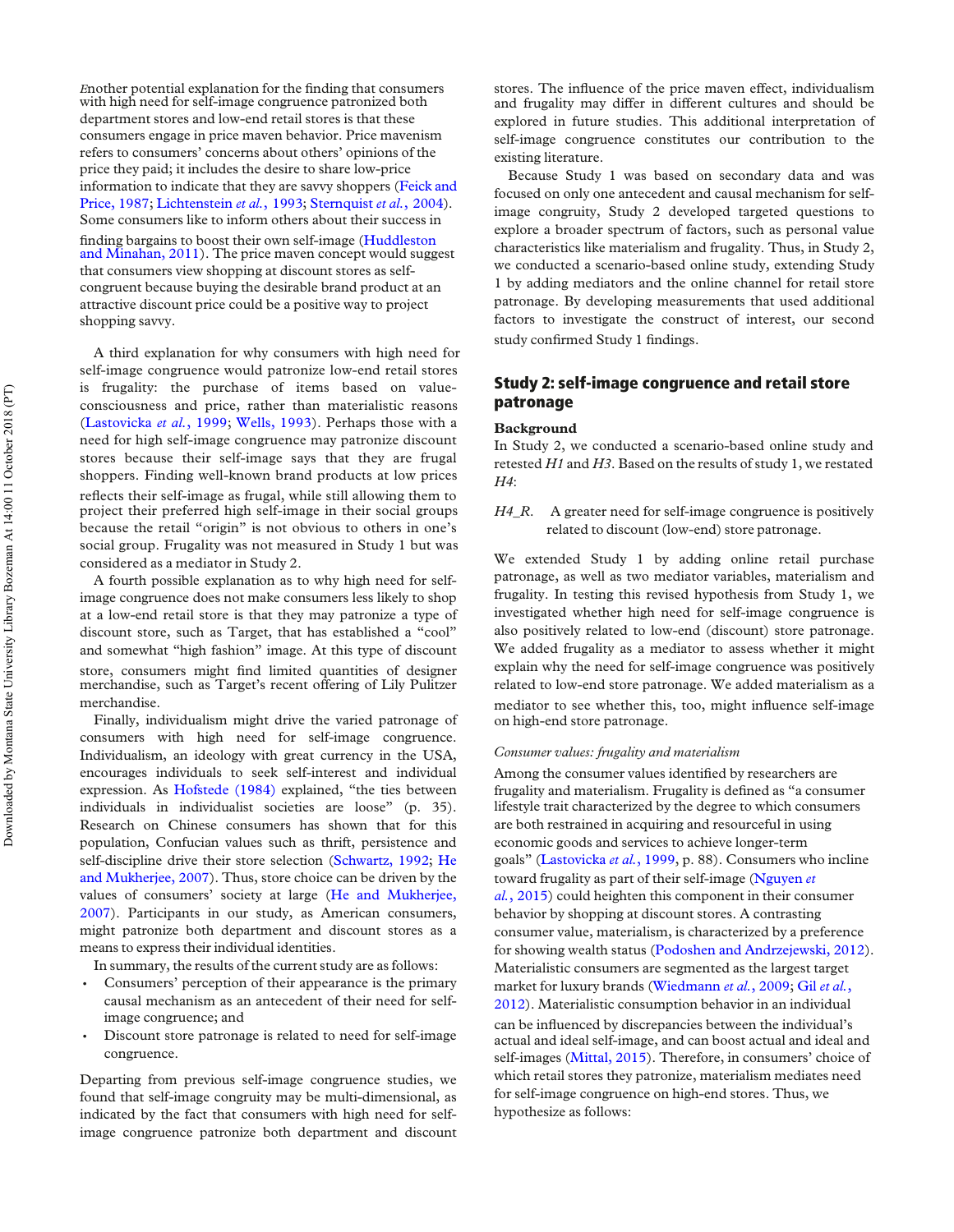- H9. Materialism partially mediates need for self-image congruence on department (high-end) store patronage.
- H10. Frugality partially mediates need for self-image congruence on discount (low-end) store patronage.

[Felix and Garza \(2012\)](#page-10-8) identified a correlation between materialism and concern about body appearance among female students. In that study, when women consumers were concerned about their body appearance, they tended to purchase more material possessions. Therefore, materialism could also mediate the relationship between concern about appearance and high-end store patronage:

H11. Materialism partially mediates appearance on department (high-end) store patronage.

#### Retail store channels: online versus offline high- and low-end retail store patronage

In Study 1, we tested groups with high versus low need for selfimage congruence in terms of their retail store patronage of high versus low-end offline stores. For Study 2, we extended the scope to include *online* retail store patronage. As noted, [Graeff](#page-11-0) [\(1997\)](#page-11-0) found that consumers made different brand choices in public versus private contexts. Study 1 found a match between the high need for self-image congruence and the patronage of department stores; we also found that consumers in both groups, with high and low need for self-image congruence, were equally likely to patronize discount stores. Based on these findings, we would expect similar differences in offline versus online shoppers' behavior. Therefore, we hypothesize as follows:

- H12. There is a difference between the self-image congruence groups (high- vs low-need) for department (high-end) retail patronage (a) offline and (b) online.
- H13. There is no difference between the self-image congruence groups (high- vs low-need) on discount (low-end) retail patronage (a) offline and (b) online.

Self-image congruence encompasses both actual and ideal self-image congruence (Sirgy et al.[, 1997](#page-11-3)). When people interact with others, they prefer to present their ideal self-image and pursue self-image congruity between preferred brands/ products and themselves. Therefore, we extrapolated the offline (public) and online (private) retail channel constructs to this study. Offline high-end retail store patronage is public and visible to close and distant others, while online high-end retail store patronage is private and not visible to others. We posit that consumers will more closely relate an ideal self-image to a higher-end, offline shopping context, versus an online context. Therefore, for a group of consumers with high need for selfimage congruence between themselves and the retail store image, these consumers would respond more strongly to an offline high-end retail store than to an *online* high-end retail store. Further, when this same group patronizes low-end stores, retail store channel (online vs offline) should not matter. Put simply, we expect that when consumers shop in public, they show off to match with their ideal self-image, making choices

that are congruent with their preferred self, and when they shop in private (online), the same consumers buy cheaper brands. Therefore, the following hypothesis is proposed:

- H14a. Consumers with need for high self-image congruence have stronger offline department (high-end) store patronage than online department (high-end) patronage.
- H14b. Consumers with low need for self-image congruence have equal offline and online department (high-end) patronage.

#### Method

To provide insight into our research questions and test our proposed hypotheses, we conducted an online survey. Hypothesized relationships were tested, and we analyzed these relationships using ANOVA and structural equation modeling (SEM).

#### Data collection and sample characteristics

We sourced participants from a midwestern state university using the SONA system, an online student pool. Participants received course credit for completing the survey. The sample consisted of 195 participants, of which 167 responses were usable after data cleaning (using an attention check question). Of the 167 responders, 41.9 per cent were male, and 58.1 per cent were female. The majority was between 18 and 26 years old.

#### Measurements and procedure

After participants read an introductory paragraph asking them to imagine that they were considering the purchase of business apparel for a career fair, they responded to a series of questions that measured concern about appearance, need for self-image congruence, offline and online high- (low-) end retail store patronage, materialism and frugality. All questions were measured on a seven-point Likert scale from "strongly disagree" (1) to "strongly agree" (7). For appearance, 13 items were used, as modified from the previous study [\(Cash and](#page-10-9) [Labarge, 1996\)](#page-10-9). To rate self-image congruence, five items were used initially  $(Sirgy et al., 1997)$  $(Sirgy et al., 1997)$ , and three items were maintained after the measurement (CFA) test. For store patronage, three modified questions were used to measure online high-end, offline high-end, online low-end and offline low-end retail store patronage constructs [\(Baker](#page-10-10) et al., [1992\)](#page-10-10). Materialism was measured with seven items [\(Richins,](#page-11-28) [1987\)](#page-11-28), and three items were maintained after the measurement (CFA) test. For frugality, eight questions were used [\(Brannick,](#page-10-11) [2003\)](#page-10-11), and three items were maintained after the measurement (CFA) test. [Appendix 3](#page-14-0) shows the measures after the measurement tests.

#### **Results**

To test the hypothesized paths, we used SEM in conjunction with LISREL, version 9.20. We tested the convergent and discriminant validities of the constructs. After the measurement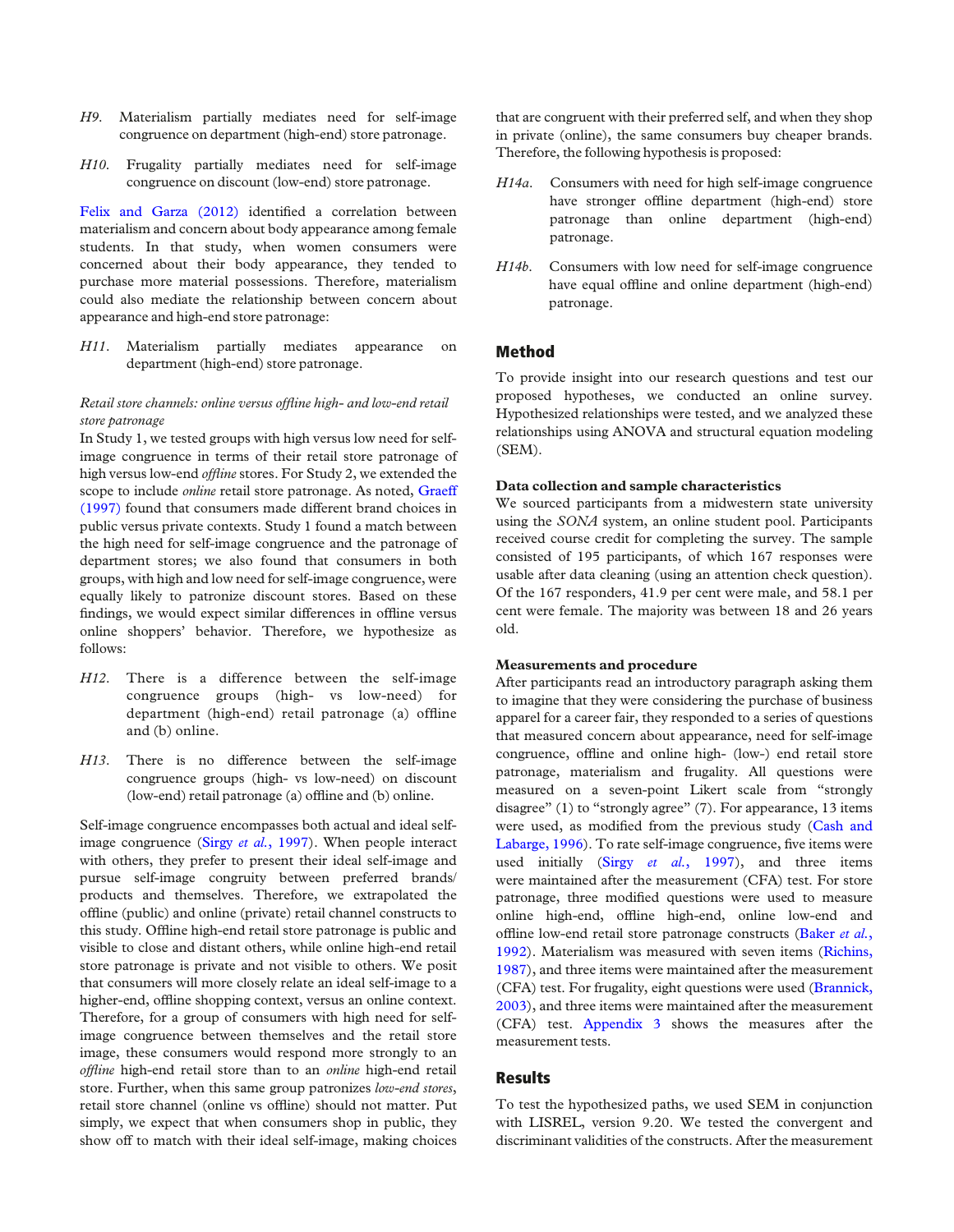confirmatory factor analysis  $(CFA)$  tests, the suggested **Figure 3** Structural model (study 2) structural models (SEM) were tested.

#### Structural equation modeling (SEM) for hypothesis tests

To check for construct validity, measurements with multi-item indicators (concern with appearance, need for self-image congruence, high and low-end retail patronage, materialism and frugality) were analyzed by CFA. The software used for the CFA tests was LISREL 9.20 with maximum likelihood estimation. The retained items after CFA tests, based on LISREL's modification indices, are shown in [Appendix](#page-14-0) 3 with standardized factor, composite reliability and average variance extracted values. The results of CFA indicated acceptable fit [\(Bollen,](#page-10-3) 1989; [MacCallum](#page-11-11) et al., 1996; [Hooper](#page-11-12) et al., 2008) statistics  $(\chi^2_{(137)} = 318.71, p < 0.001, \text{ CFI} = 0.907, \text{ IFI} =$ 0.908 RMSEA =  $0.08$ ,  $\chi^2$ /df = 2.3).

Convergent and discriminant validity tests were conducted to verify construct validity with all retained factor loadings at the significance level ( $p < 0.001$ ). To establish construct validity, indicators were the expected latent variables, indicating that factor-loading coefficients were above or around 0.5 at a significance level of  $p < 0.001$  [\(Anderson](#page-10-4) and Gerbing, [1988\)](#page-10-4). For discriminant validity, each item loading should fall into its respective latent construct [\(Kline,](#page-11-13) 2005). [Appendix](#page-14-0) 3 shows the measurement properties as achieved constructs. The measurement validities were tested using discriminant validity, and the average variance extracted (AVE) was shown to be greater than the shared variance between two constructs (Fornell and [Larcker,](#page-10-5) 1981). To test potential common method bias, we applied Harman's one-factor test ([Podsakoff](#page-11-29) et al., [2003](#page-11-29)) to our data. During the procedure, a single latent factor was tested for all manifest variables. Then, we compared model differences between a single factor and our suggested multiple factors in the measurement. The results indicated that the model fit of the single-factor was significantly worse than the model fit of our suggested multiple factors, as a significant increase in  $\chi^2$  shows ( $\Delta \chi^2 = 1289.351$ ,  $\Delta$  df = 15,  $p < 0.0001$ ). Therefore, common method bias did not significantly affect our results.

To test the hypothesized paths between constructs, LISREL version 9.20 was used for structural equation modeling analysis using maximum-likelihood estimates (Jöreskog and [Sörbom,](#page-11-14) [1993\)](#page-11-14). The study SEM model fits show as follows:  $\chi^2$ <sub>(155)</sub> = 346.661,  $p < 0.001$ , CFI = 0.907, IFI = 0.908, RMSEA = 0.086. [Figure](#page-8-0) 3 shows our final structural model with the SEM results, after we tested a competing model with mediators (a competing model using two-dot lines).

H1, H3 and H4\_R all confirmed Study 1 results. H2, H5 and H6 (name-brand consumption) were not tested again in Study 2 because we considered the tests in Study 1 conclusive. H1 posited that concern with appearance is positively related to self-image congruence. This structural path was statistically significant ( $\beta$  = 0.304,  $p < 0.01$ ). Thus, *H1* is supported by Study 2. H3 posited that self-image congruence is positively related to high-end store patronage. The path was statistically significant ( $\beta = 0.365$ ,  $p < 0.01$ ), supporting H3. H4 R posited that self-image congruence is positively related to low-end store patronage. This structural path was statistically significant ( $\beta$  = 0.170,  $p < 0.05$ ), validating *H4* R.

<span id="page-8-0"></span>

H9, H10 and H11 in Study 2 were not supported, but we found that frugality explains low-end store patronage. H9 posited that materialism partially mediates need for self-image congruence on high-end store patronage. The path to test the mediator effect was not statistically significant. Thus, based on the results of the mediator (materialism) test, materialism does not mediate the relationship between self-image congruence and high-end store patronage. H10 posited that frugality partially mediates need for self-image congruence on low-end store patronage. The test of the mediator effect shows it is not statistically significant, but the direct path coefficient between frugality and low-end store patronage was significant ( $\beta$  = 0.182,  $p < 0.05$ ). Thus, frugality does not mediate the relationship between need for self-image congruence and lowend store patronage. However, frugality itself appears to explain low-end store patronage behavior, a point that will be taken up in the discussion below. In addition, H9 posited that materialism partially mediates concern with appearance on high-end store patronage. Only one path between concern with appearance and materialism ( $\beta$  = 0.728,  $p$  < 0.01) was significant, and there was no significant path between materialism and high-end store patronage. Therefore, H6 is not supported.

#### MANOVA for hypothesis tests

To test H12, H13 and H14, an MANOVA (see [Table I\)](#page-9-0) with Tukey post-hoc tests was conducted (High SIC for offline and online patronage, Low SIC for offline and online patronage). The result is Wilks'  $\lambda = 0.93$ ,  $F(4,162) = 2.88$ ,  $p < 0.001$ , partial  $\eta^2$  = 0.066 between subjects' effects. H12 posited a significant difference between the two groups (those with high and low need for self-image congruence [SIC]) on high-end retail patronage (a) offline and (b) online. Specifically,  $H12(a)$ tested the relationship between high versus low need for SIC and high end offline store patronage. The hypothesis was statistically supported as follows: (High SIC Mean<sub>offline</sub>  $= 5.34$ ,  $SD<sub>offline</sub> = 1.19$  vs Low SIC Mean<sub>offline</sub> = 4.72,  $SD<sub>offline</sub> = 1.27$ ;  $t = -3.21 F(1, 165)_{\text{offline}} = 10.29, p < 0.01, \text{partial } \eta^2 = 0.059$ . H12(b) analyzed the difference between the high versus low need for SIC on high end online store patronage. Results supported  $H12(b)$ : (High SIC Mean<sub>online</sub> = 5.02, SD<sub>online</sub> = 1.57; Low SIC Mean<sub>online</sub> = 4.44, SD<sub>online</sub> = 1.67;  $t = -2.28$ .  $F(1,165)_{\text{online}} = 5.18, p < 0.05, \text{ partial } \eta^2 = 0.030$ . H13 posited no difference between the groups with high and low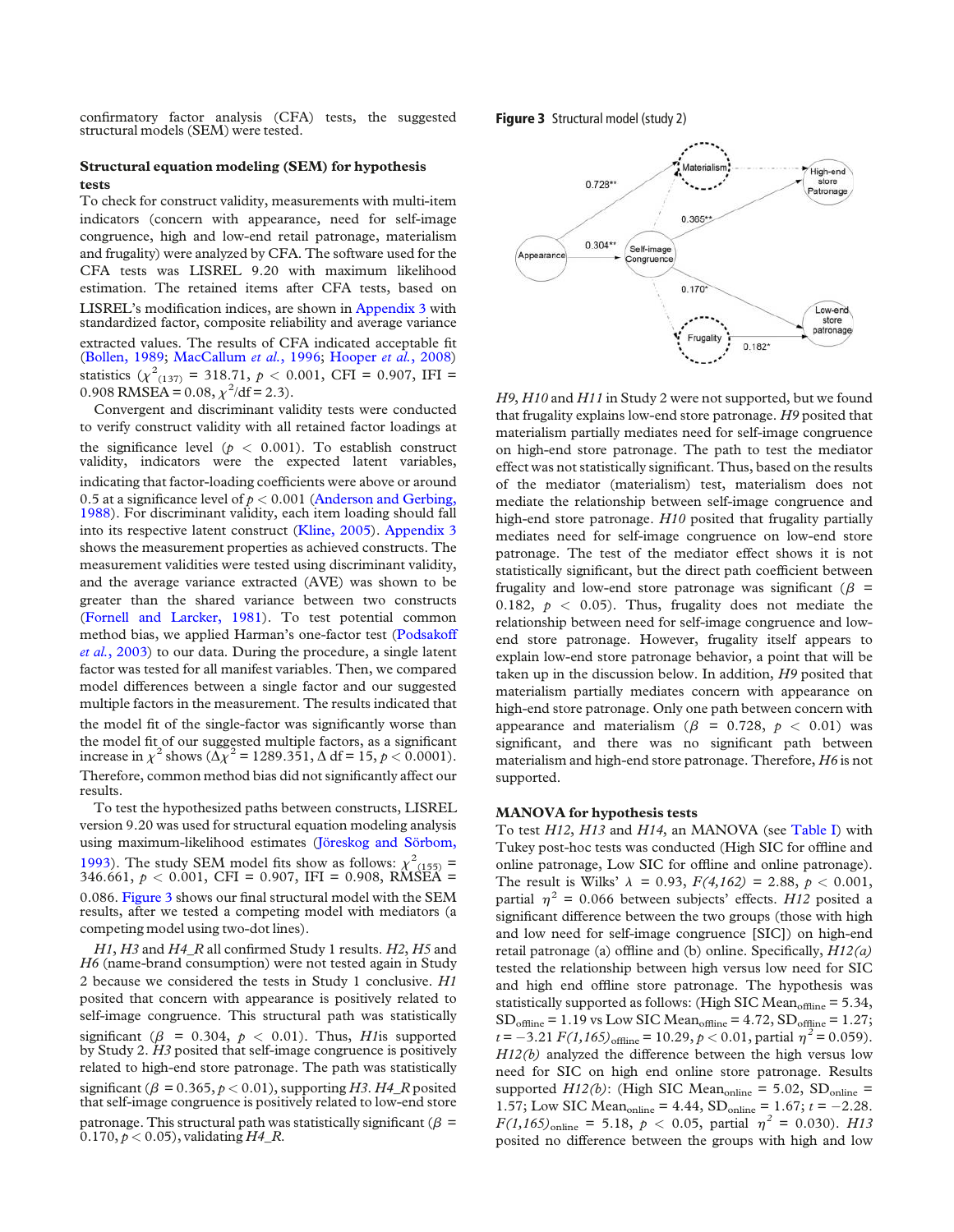<span id="page-9-0"></span>Table I High versus low need for self-image congruence and retail patronage offline and online

| Patronage            | High SIC: Mean (SD)                                                                                                                                             | Low SIC: Mean (SD) |
|----------------------|-----------------------------------------------------------------------------------------------------------------------------------------------------------------|--------------------|
| 1) Offline High      |                                                                                                                                                                 |                    |
| <b>End Patronage</b> | 5.34 (1.19) <sup>*</sup> to Low SIC                                                                                                                             | 4.72(1.27)         |
| 2) Offline Low End   |                                                                                                                                                                 |                    |
| <b>Patronage</b>     | 5.15(1.65)                                                                                                                                                      | 4.93(1.51)         |
| 3) Online High End   |                                                                                                                                                                 |                    |
| Patronage            | 5.02 (1.57) <sup>*</sup> to Low SIC                                                                                                                             | 4.44(1.67)         |
| 4) Online Low End    |                                                                                                                                                                 |                    |
| Patronage            | 4.48 (1.81)                                                                                                                                                     | 4.07(1.72)         |
|                      | <b>Notes:</b> High SIC = High self-image congruence $(>4.5)$ ; Low SIC = Low<br>self-image congruence $\left($ < 4.4); 1 (strongly disagree)-7 (strongly agree) |                    |

Likert scale;  $p < 0.05$ 

need for self-image congruence in terms of low-end retail patronage (a) offline and (b) online. H13 was supported, that is, there was no difference between the high- and low-need groups in terms of low-end retail patronage for either an offline or online channel.

H14 compared high-end store patronage across the online and offline channels. It posited that (a) consumers with high need for self-image congruence have stronger offline high-end store patronage than online high-end patronage, whereas (b) consumers with low need for self-image congruence have equal offline and online high-end patronage. There was no significant difference in high-end store patronage between the two channels. Thus,  $H14a$  was not statistically supported, but  $H14b$ was supported. [Appendix 4](#page-15-0) summarizes the results of hypothesis testing.

#### **Discussion**

Our study contributes to an understanding of consumer behavior at different levels of self-image congruence (high vs low), for two types of retail store patronage choice (high-enddepartment vs low-end-discount), and two channels of retail stores (offline vs online) mediated by consumer values (materialism and frugality). In Study 2, we found a relationship between concern about appearance and need for self-image congruence. This finding extends Study 1 and the literature on appearance, self-schema and self-image congruence [\(Markus, 1977;](#page-11-10) [Jung and Lee, 2006](#page-11-9); [Graeff,](#page-11-0) [1997](#page-11-0)) to include the influence of these constructs on store patronage. Appearance is known to be important in social interaction. A higher concern for appearance leads to higher need for self-image congruence between the consumer and name-brand products, as the consumer attempts to project an ideal self-image in public.

Study 2 confirmed that consumers' need for self-image congruence is positively related to low-end store patronage. We did not find literature to explain the relationship between the need for self-image congruence and low-end store patronage; however, we provided a rationale for this result by drawing on the literature that shows savvy shoppers enjoy sharing low-price information [\(Feick and Price, 1987](#page-10-6)). In a previous study, consumers liked to share their shopping success stories (i.e. finding the best price) with their friends and family to boost their own self-image ([Huddleston](#page-11-18) and Minahan, 2011). We predicted that frugality provides an explanation for this behavior, that is, frugality mediates the need for self-image congruence on low-end store patronage. Study 2 did not find evidence of this mediation, but we did find that frugality directly influenced low-end store patronage. We can conclude that more frugal consumers patronize low-end retail stores

regardless of self-image. This finding may suggest that frugal characteristics are separate from one's self-image, but that

frugality still influences the decision to shop at a discount store. Hunting for treasure such as discounted name-brand items in discount stores might give shoppers pleasure in ways that are unrelated to frugality itself.

Previous studies discovered that consumers patronize retail stores to help to achieve an ideal image through congruence between oneself and a retail store's image ([Chebat](#page-10-2) et al., 2006;

O'Cass and [Grace,](#page-11-6) 2008). Our study confirms this, showing that the need for self-image congruence is positively related to high-end store patronage and that when consumers have high self-image congruence with a high-end retail store image, they patronize that store. The purchase enables the consumer to present a preferred image.

Although we found that concern for appearance was directly related to materialism, we did not find evidence for the hypothesis that materialism mediates the relationship between (a) need for self-image congruence and high-end store patronage, or (b) concern with appearance and high-end store patronage. That is, materialism has no impact on high-end store patronage. This result might be because of the young age of this study's participants, as most may not yet have held a fulltime job. The financial strain of being university students might forestall young consumers' development of materialistic values. Meanwhile, it is worth noting that the role of materialism in purchasing decisions might differ for men and women, as women tend to prefer more fashionable clothing items.

Study 2 provided further evidence that groups with high versus low need for SIC have different patronage behaviors for offline stores, and offered parallel results for online shopping. Specifically, the high-need group patronized high-end stores more frequently than the low-need group. However, there was no difference between high- versus low-need groups for lowend store patronage intention, either offline or online.

We had assumed that the group with high need for SIC would have higher offline high-end store patronage than online high-end store patronage because this offline type of consumption is more public. Our results indicated that, for the high-need group, there was no difference between offline and online high-end store patronage intention. However, consumers with high need for SIC were more likely to patronize a high-end store regardless of whether consumption was public (offline) or private (online). Thus, it appears that even though online shopping behavior is not visible to others, maintaining congruence between self and retail brand matters for the highneed group, to the extent that both channels are shopped equally. This consistent behavior suggests that regardless of whether shopping behavior is public or private, consumers with high need for SIC work to maintain an ideal self-image. We also conclude that for high-end stores, consumers are consistent in

their perception that shopping at either an online or offline setting should match their self-image. Unlike Graeff's [\(1997\)](#page-11-0)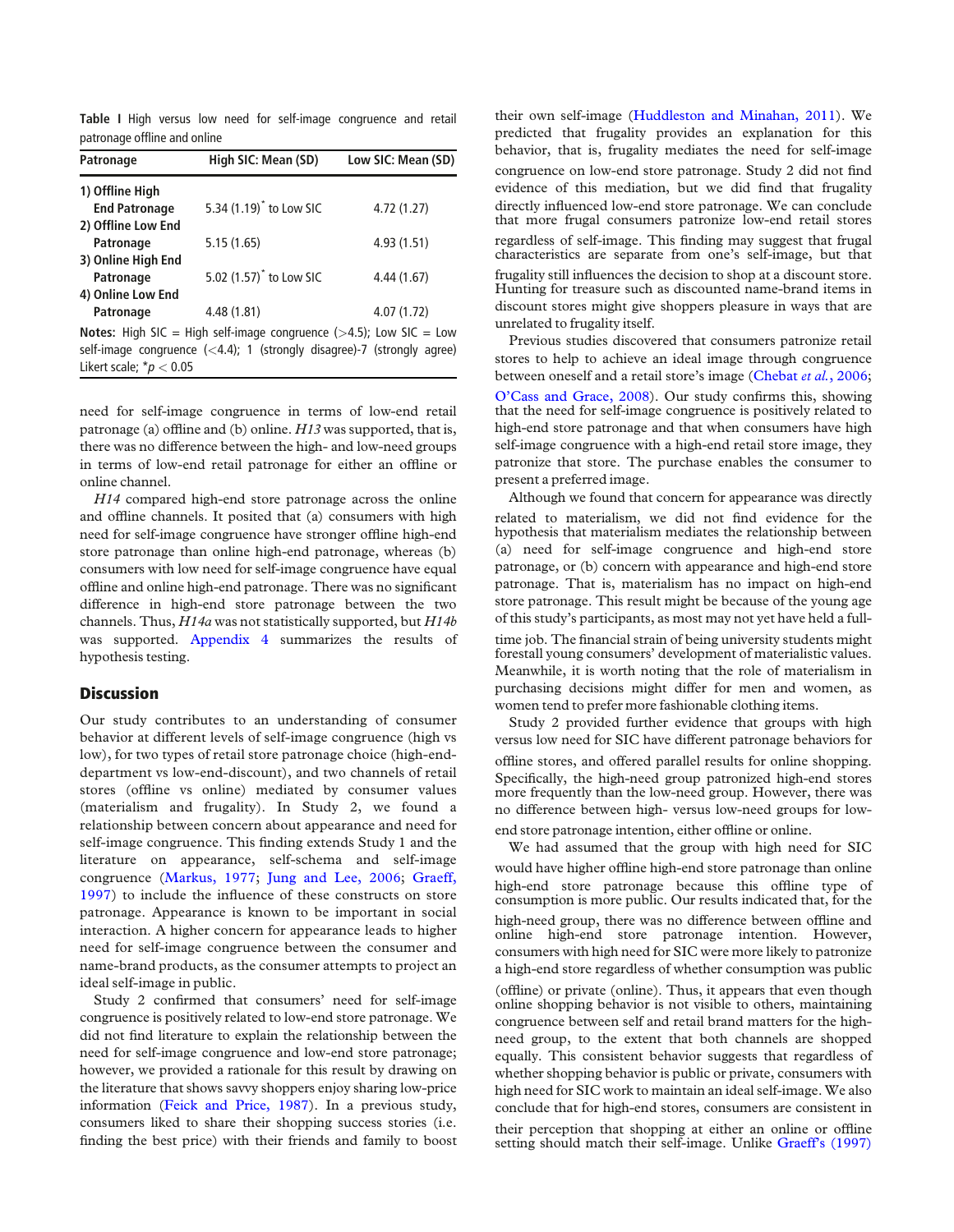study on beer consumption where consumers purchased different brands for public versus private consumption, our study indicated that when consumers with high need for SIC shop for business apparel, they are more likely to choose to shop in a high-end retail store, whether shopping in private (online) or public (offline). Taking the business apparel as an example, no one would know the source of the apparel unless the consumer chose to mention it. So, does the consumer feel

more confident in knowing that an outfit was purchased from a high-end store, even if there is no visible evidence of the merchandise source? Further study is needed to tease out the underlying reasons for some consumers' tendency to purchase from a high-end store even when the store patronage choice remains private.

For both studies, we found consistent results for low-end store patronage. That is, there was no difference between the groups with high and low need for SIC for low-end shopping patronage. Adding the online context for Study 2 produced similar results. While these studies did not explore motivations for shopping at low-end stores, it is likely that consumers are aware of the availability of high-end brands at some discount stores. The availability of these preferred brands at lower prices may be an underlying reason for the lack of patronage difference between these groups. Savvy consumers might like to think about or share their good deals with others ([Feick](#page-10-6) and [Price,](#page-10-6) 1987) to boost their self-image in others' eyes [\(Huddleston](#page-11-18) and Minahan, 2011).

#### Managerial implication/limitation/future research

Our findings have implications for retail managers. Results showed that consumers with high need for SIC patronize discount stores. This finding suggests marketing opportunities for discount stores such as Target, which might increase store patronage if they position clothing or home décor products using messages such as "Store X reflects my style" to resonate with consumers' need for self-image congruity. Discount stores might capitalize on social media message venues, such as versions of the YouTube show "The Haul", where men and women share favorite products and shopping venues. Concern about appearance is antecedent to the need for self-image congruence and leads to name-brand purchasing and patronage of both high- and low-end retail stores. Thus, marketing messages that focus on concern for appearance may be successful because they tap into the need for self-image congruence. We suggest that marketing messages that emphasize how the retailer's merchandise can help the customer "look her best" should resonate with consumers.

Although our study yielded interesting findings regarding consumers' need for self-image congruence in relation to retail store online and offline patronage behavior, further investigation is warranted. First, it would be fruitful to consider various types of discount stores, labeling and testing the effect of the need for self-image congruence on each type; future research could tease out variations in self-image congruence

with a variety of discount stores to determine whether a specific store image influences the relationship between need for selfimage congruence and store patronage. Second, future research can test the effect of price-sharing information that

might influence discount store patronage. Third, more factors need to be considered as possibly relating to discount store patronage behavior for high self-image consumers; our study only tested two possible mediators and did not find any relationships. Future research on the price maven effect, cultural factors (e.g. in certain cultures, people may share highprice purchases to show social status), lifestyle, personality characteristics and the relationship of these factors to discount store patronage, may offer deeper insights into more complex dimensions of self-concept theory than currently exists in the literature. If discount stores can identify the factors that lead to a match between self-image congruence and retail patronage, they may be able to pinpoint specific demographics or lifestyle characteristics that are strongly connected to those factors. For high-end department stores that operate in either offline or online channels, future research might test the relative importance of store characteristics such as price point, brand availability, store environment and channel choice.

#### References

- <span id="page-10-4"></span>equation modeling in practice: a review and recommended two-step approach", [Psychology Bulletin](https://www.emeraldinsight.com/action/showLinks?doi=10.1108%2FJCM-01-2016-1686&crossref=10.1037%2F0033-2909.103.3.411&isi=A1988N286100011&citationId=p_1), Vol. 103 No. 3, pp. 411-423. Anderson, J.C. and Gerbing, D.W. (1988), "Structural
- <span id="page-10-10"></span>Baker, J., Levy, M. and Grewal, D. (1992), "An experimental approach to making retail store environmental decisions", [Journal of Retailing](https://www.emeraldinsight.com/action/showLinks?doi=10.1108%2FJCM-01-2016-1686&isi=A1993KX35100005&citationId=p_2), Vol. 68, pp. 445-460.
- <span id="page-10-3"></span>Bollen, K.A. (1989), *[Structural Equations with Latent Variables](https://www.emeraldinsight.com/action/showLinks?doi=10.1108%2FJCM-01-2016-1686&crossref=10.1002%2F9781118619179&citationId=p_3)*, John Wiley & Sons, Hoboken, NJ.
- <span id="page-10-11"></span>Brannick, M. (2003), "Scaling procedures: issues and applications", [Personnel Psychology](https://www.emeraldinsight.com/action/showLinks?doi=10.1108%2FJCM-01-2016-1686&isi=000187442500024&citationId=p_4), Vol. 56 No. 4, pp. 1088-1090.
- <span id="page-10-9"></span>Cash, T.F. and Labarge, A.S. (1996), "Development of the appearance schemas inventory: a new cognitive body-image assessment", [Cognitive Therapy and Research](https://www.emeraldinsight.com/action/showLinks?doi=10.1108%2FJCM-01-2016-1686&crossref=10.1007%2FBF02229242&isi=A1996TZ89900003&citationId=p_5), Vol. 20 No. 1, pp. 37-50.
- <span id="page-10-2"></span>Chebat, J.C., Sirgy, M.J. and Valerie, S.T. (2006), "Upscale image transfer from malls to stores: a self-image congruence explanation", *[Journal of Business Research](https://www.emeraldinsight.com/action/showLinks?doi=10.1108%2FJCM-01-2016-1686&crossref=10.1016%2Fj.jbusres.2006.09.007&isi=000243082600012&citationId=p_6)*, Vol. 59 No. 12, pp. 1288-1296.
- <span id="page-10-1"></span>Dolich, I.J. (1969), "Congruence relationship between selfimages and product brands", *[Journal of Marketing Research](https://www.emeraldinsight.com/action/showLinks?doi=10.1108%2FJCM-01-2016-1686&crossref=10.2307%2F3150001&isi=A1969Y431200009&citationId=p_7)*, Vol. 6 No. 1, pp. 80-84.
- <span id="page-10-6"></span>Feick, L.F. and Price, L. (1987), "The market maven: a diffuser of marketplace information", *[Journal of Marketing](https://www.emeraldinsight.com/action/showLinks?doi=10.1108%2FJCM-01-2016-1686&crossref=10.2307%2F1251146&isi=A1987F858100007&citationId=p_8)*, Vol. 51 No. 1, pp. 83-97.
- <span id="page-10-8"></span>Felix, R. and Garza, M.R. (2012), "Rethinking worldly possessions: the relationship between materialism and body appearance for female consumers in an emerging economy", [Psychology & Marketing](https://www.emeraldinsight.com/action/showLinks?doi=10.1108%2FJCM-01-2016-1686&crossref=10.1002%2Fmar.20579&isi=000310978400006&citationId=p_9), Vol. 29 No. 12, pp. 980-994.
- <span id="page-10-5"></span>Fornell, C. and Larcker, D. (1981), "Structural equation models with unobservable variables and measurement error: Algebra and Statistics", *[Journal of Marketing Research](https://www.emeraldinsight.com/action/showLinks?doi=10.1108%2FJCM-01-2016-1686&crossref=10.2307%2F3150980&isi=A1981MF19500013&citationId=p_10)*, Vol. 18, No. 3, p. 382.
- <span id="page-10-7"></span>Gil, L.A., Kwon, K.N., Good, L.K. and Johnson, L.W. (2012), "Impact of self on attitudes toward luxury brands among teens", *[Journal of Business Research](https://www.emeraldinsight.com/action/showLinks?doi=10.1108%2FJCM-01-2016-1686&crossref=10.1016%2Fj.jbusres.2011.10.008&isi=000309022300005&citationId=p_11)*, Vol. 65 No. 10, pp. 1425-1433.
- <span id="page-10-0"></span>Graeff, T.R. (1996), "Image congruence effects on product evaluations: The role of self-monitoring and public/private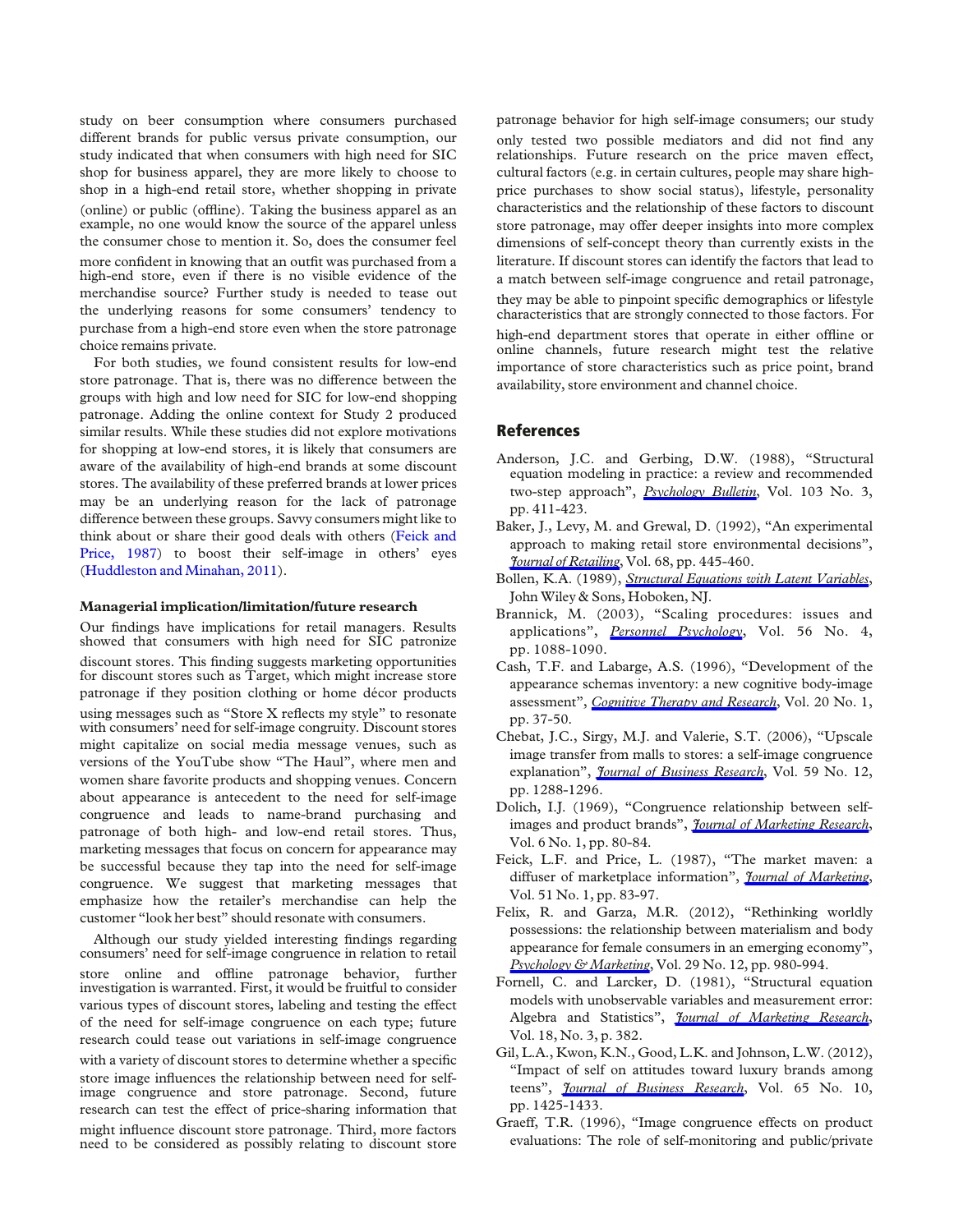consumption", *[Psychology](https://www.emeraldinsight.com/action/showLinks?doi=10.1108%2FJCM-01-2016-1686&crossref=10.1002%2F%28SICI%291520-6793%28199608%2913%3A5%3C481%3A%3AAID-MAR3%3E3.0.CO%3B2-5&isi=A1996UZ40600003&citationId=p_12) and Marketing*, Vol. 13 No. 5, pp. 481-499.

- <span id="page-11-0"></span>of Brand image on consumers' Brand evaluations", [Psychology and Marketing](https://www.emeraldinsight.com/action/showLinks?doi=10.1108%2FJCM-01-2016-1686&crossref=10.1002%2F%28SICI%291520-6793%28199701%2914%3A1%3C49%3A%3AAID-MAR4%3E3.0.CO%3B2-O&isi=A1997WB25700004&citationId=p_13), Vol. 14 No. 1, pp. 49-70. Graeff, T.R. (1997), "Consumption situations and the effects
- <span id="page-11-23"></span>He, H. and Mukherjee, A. (2007), "I am, ergo, I shop: does store image congruity explain shopping behavior of Chinese consumers?", *[Journal of Marketing Management](https://www.emeraldinsight.com/action/showLinks?doi=10.1108%2FJCM-01-2016-1686&crossref=10.1362%2F026725707X212766&citationId=p_14)*, Vol. 23 Nos 5/6, pp. 443-460.
- <span id="page-11-1"></span>Heath, A.P. and Scott, D. (1998), "The self-concept and image congruence hypothesis: an empirical evaluation in the motor vehicle market", *[European Journal of Marketing](https://www.emeraldinsight.com/action/showLinks?doi=10.1108%2FJCM-01-2016-1686&system=10.1108%2F03090569810243749&citationId=p_15)*, Vol. 32 No. 11, pp. 1110-1123.
- <span id="page-11-21"></span>Hofstede, G. (1984), Culture's Consequences: International Differences in Work-Related Values, McGraw-Hill, Berkshire, p. 35.
- <span id="page-11-12"></span>Hooper, D., Coughlan, J. and Mullen, M.R. (2008), "Structural equation modelling: guidelines for determining model fit", The Electronic Journal of Business Research Methods, Vol. 6, pp. 53-60.
- <span id="page-11-18"></span>Huddleston, P.T. and Minahan, S.M. (2011), Consumer Behavior: Women and Shopping, Business Expert Press, New York, NY.
- <span id="page-11-15"></span>Ibrahim, H. and Najjar, F. (2007), "A multi-dimensional approach to analyzing the effect of self-congruity on shopper's retail store behavior", Innovative Marketing, Vol. 3, pp. 54-68.
- <span id="page-11-2"></span>Jamal, A. and Goode, M.H. (2001), "Consumers and brands: a study of the impact of self-image congruence on Brand preference and satisfaction", [Marketing Intelligence &](https://www.emeraldinsight.com/action/showLinks?doi=10.1108%2FJCM-01-2016-1686&system=10.1108%2F02634500110408286&citationId=p_20) [Planning](https://www.emeraldinsight.com/action/showLinks?doi=10.1108%2FJCM-01-2016-1686&system=10.1108%2F02634500110408286&citationId=p_20), Vol. 19 No. 7, pp. 482-492.
- <span id="page-11-14"></span>Jöreskog, K. and Sörbom, D. (1993), LISREL 8: Structural Equation Modeling with the SIMPLIS Command Language, Scientific Software International, Chicago, IL.
- <span id="page-11-9"></span>Jung, J. and Lee, S. (2006), "Cross-cultural comparisons of appearance self-schema, body image, self-esteem, and dieting behavior between Korean and US women", [Family](https://www.emeraldinsight.com/action/showLinks?doi=10.1108%2FJCM-01-2016-1686&crossref=10.1177%2F1077727X06286419&citationId=p_22) [and Consumer Sciences Research Journal](https://www.emeraldinsight.com/action/showLinks?doi=10.1108%2FJCM-01-2016-1686&crossref=10.1177%2F1077727X06286419&citationId=p_22), Vol. 34 No. 4, pp. 350-365.
- <span id="page-11-13"></span>Kline, R.B. (2005), Principles and Practice of Structural Equation Modeling, The Guilford Press, New York, NY.
- <span id="page-11-8"></span>Kressmann, F., Sirgy, M.J., Herrmann, A., Huber, F., Huber, S. and Lee, D. (2006), "Direct and indirect effects of selfimage congruence on Brand loyalty", *[Journal of Business](https://www.emeraldinsight.com/action/showLinks?doi=10.1108%2FJCM-01-2016-1686&crossref=10.1016%2Fj.jbusres.2006.06.001&isi=000241430700001&citationId=p_24)* [Research](https://www.emeraldinsight.com/action/showLinks?doi=10.1108%2FJCM-01-2016-1686&crossref=10.1016%2Fj.jbusres.2006.06.001&isi=000241430700001&citationId=p_24), Vol. 59 No. 9, pp. 955-964.
- <span id="page-11-19"></span>Lastovicka, J., Bettencourt, L., Shaw Hughner, R. and Kuntze, R. (1999), "Lifestyle of the tight and frugal: theory and measurement", *[Journal of Consumer Research](https://www.emeraldinsight.com/action/showLinks?doi=10.1108%2FJCM-01-2016-1686&crossref=10.1086%2F209552&isi=000081004500006&citationId=p_25)*, Vol. 26 No. 1, pp. 85-98.
- <span id="page-11-16"></span>Lichtenstein, D.R., Ridgway, N.M. and Netemeyer, R.G. (1993), "Price perceptions and consumer shopping behavior: a field study", *[Journal of Marketing Research](https://www.emeraldinsight.com/action/showLinks?doi=10.1108%2FJCM-01-2016-1686&crossref=10.2307%2F3172830&isi=A1993LP13400008&citationId=p_26)*, Vol. 30 No. 2, pp. 232-245.
- <span id="page-11-11"></span>MacCallum, R.C., Browne, M.W. and Sugawara, H.M. (1996), "Power analysis and determination of sample size for covariance structure modeling", [Psychological Methods](https://www.emeraldinsight.com/action/showLinks?doi=10.1108%2FJCM-01-2016-1686&crossref=10.1037%2F1082-989X.1.2.130&isi=A1996VV65900002&citationId=p_27), Vol. 1 No. 2, pp. 130-149.
- <span id="page-11-10"></span>Markus, H. (1977), "Self-schemata and processing information about the self", *[Journal of Personality and Social](https://www.emeraldinsight.com/action/showLinks?doi=10.1108%2FJCM-01-2016-1686&crossref=10.1037%2F0022-3514.35.2.63&isi=A1977DA37800001&citationId=p_28)* [Psychology](https://www.emeraldinsight.com/action/showLinks?doi=10.1108%2FJCM-01-2016-1686&crossref=10.1037%2F0022-3514.35.2.63&isi=A1977DA37800001&citationId=p_28), Vol. 35 No. 2, pp. 63-78.
- <span id="page-11-27"></span>Mittal, B. (2015), "Self-concept clarity: exploring its role in consumer behavior", *[Journal of Economic Psychology](https://www.emeraldinsight.com/action/showLinks?doi=10.1108%2FJCM-01-2016-1686&crossref=10.1016%2Fj.joep.2014.11.003&isi=000349501600009&citationId=p_29)*, Vol. 46, pp. 98-110.
- <span id="page-11-24"></span>Nguyen, T., Ngamsiriudom, W., Pelton, L. and Dubinsky, A. (2015), "Interrelationships among facets of self, motivation, and conspicuous and sustainable consumption behaviour", International Journal of Business Science & Applied Management, Vol. 10 No. 2, pp. 16-31.
- <span id="page-11-6"></span>O'Cass, A. and Grace, D. (2008), "Understanding the role of retail store service in light of self-image: store image congruence", *[Psychology & Marketing](https://www.emeraldinsight.com/action/showLinks?doi=10.1108%2FJCM-01-2016-1686&crossref=10.1002%2Fmar.20223&isi=000256242400003&citationId=p_31)*, Vol. 25 No. 6, pp. 521-537.
- <span id="page-11-25"></span>Podoshen, J.S. and Andrzejewski, S.A. (2012), "An examination of the relationships between materialism, conspicuous consumption, impulse buying and Brand loyalty", *[Journal of Marketing Theory and Practice](https://www.emeraldinsight.com/action/showLinks?doi=10.1108%2FJCM-01-2016-1686&crossref=10.2753%2FMTP1069-6679200306&citationId=p_32)*, Vol. 20 No. 3, pp. 319-333.
- <span id="page-11-29"></span>Podsakoff, P.M., Mackenzie, S.B., Lee, J. and Podsakoff, N. (2003), "Common method biases in behavioral research: a critical review of the literature and recommended remedies", *<u>fournal of Applied psychology</u>*, Vol. 88 No. 5, pp. 879-903.
- <span id="page-11-28"></span>Richins, M. (1987), "Media, materialism, and human happiness", in Wallendorf, M. and Anderson, P. (Ed.), NA -Advances in Consumer Research (14), Association for Consumer Research, Provo, UT, pp. 352-356.
- Rosenberg, M. (1979), Conceiving the Self, Basic Books, New York, NY.
- <span id="page-11-22"></span>Schwartz, S.H. (1992), "Universals in the content and structure of values: theoretical advances and empirical tests in 20 countries", in Zanna, M. (Ed.), *[Advances in](https://www.emeraldinsight.com/action/showLinks?doi=10.1108%2FJCM-01-2016-1686&crossref=10.1016%2FS0065-2601%2808%2960281-6&citationId=p_36)* [Experimental Social Psychology](https://www.emeraldinsight.com/action/showLinks?doi=10.1108%2FJCM-01-2016-1686&crossref=10.1016%2FS0065-2601%2808%2960281-6&citationId=p_36), Vol. 25, Academic, Orlando, FL, pp. 1-65.
- <span id="page-11-5"></span>Sirgy, M.J. (1982), "Self-concept in consumer behavior: a critical review", *[The Journal of Consumer Research](https://www.emeraldinsight.com/action/showLinks?doi=10.1108%2FJCM-01-2016-1686&crossref=10.1086%2F208924&citationId=p_37)*, Vol. 9 No. 12, pp. 287-300.
- <span id="page-11-7"></span>Sirgy, M.J. (1986), Self-congruity: Toward A Theory of Personality and Cybernetics, Praeger Publishers, New York, NY, p. 35.
- <span id="page-11-4"></span>Sirgy, M.J., Grewal, D. and Mangleburg, T. (2000), "Retail environment, self-congruity, and retail patronage: an integrative model and a research agenda", *[Journal of Business](https://www.emeraldinsight.com/action/showLinks?doi=10.1108%2FJCM-01-2016-1686&crossref=10.1016%2FS0148-2963%2899%2900009-0&isi=000088293200005&citationId=p_39)* [Research](https://www.emeraldinsight.com/action/showLinks?doi=10.1108%2FJCM-01-2016-1686&crossref=10.1016%2FS0148-2963%2899%2900009-0&isi=000088293200005&citationId=p_39), Vol. 49 No. 2, pp. 127-138.
- <span id="page-11-3"></span>Sirgy, M.J., Grewal, D., Mangleburg, T.F., Park, J., Chon, K., Claiborne, C.B., Johar, J.S. and Berkman, H. (1997), "Assessing the predictive validity of two methods of measuring self-image congruence", *[Journal of the Academy of](https://www.emeraldinsight.com/action/showLinks?doi=10.1108%2FJCM-01-2016-1686&crossref=10.1177%2F0092070397253004&isi=000071596900004&citationId=p_40)* [Marketing Science](https://www.emeraldinsight.com/action/showLinks?doi=10.1108%2FJCM-01-2016-1686&crossref=10.1177%2F0092070397253004&isi=000071596900004&citationId=p_40), Vol. 25 No. 3, pp. 229-241.
- <span id="page-11-17"></span>Sternquist, B., Byun, S.E. and Jin, B. (2004), "The dimensionality of price perceptions: a cross cultural comparison of Asian consumers", [The International Review of](https://www.emeraldinsight.com/action/showLinks?doi=10.1108%2FJCM-01-2016-1686&crossref=10.1080%2F0959396032000154310&citationId=p_41) [Retail, Distribution and Consumer Research](https://www.emeraldinsight.com/action/showLinks?doi=10.1108%2FJCM-01-2016-1686&crossref=10.1080%2F0959396032000154310&citationId=p_41), Vol. 14 No. 1, pp. 83-100.
- <span id="page-11-20"></span>Wells, W.D. (1993), "Discovery-oriented consumer research", *[Journal of Consumer Research](https://www.emeraldinsight.com/action/showLinks?doi=10.1108%2FJCM-01-2016-1686&crossref=10.1086%2F209318&isi=A1993KQ35100002&citationId=p_42)*, Vol. 19 No. 4, pp. 489-504.
- <span id="page-11-26"></span>Wiedmann, K., Hennigs, N. and Siebels, A. (2009), "Valuebased segmentation of luxury consumption behavior", [Psychology and Marketing](https://www.emeraldinsight.com/action/showLinks?doi=10.1108%2FJCM-01-2016-1686&crossref=10.1002%2Fmar.20292&isi=000267413900005&citationId=p_43), Vol. 26 No. 7, pp. 625-651.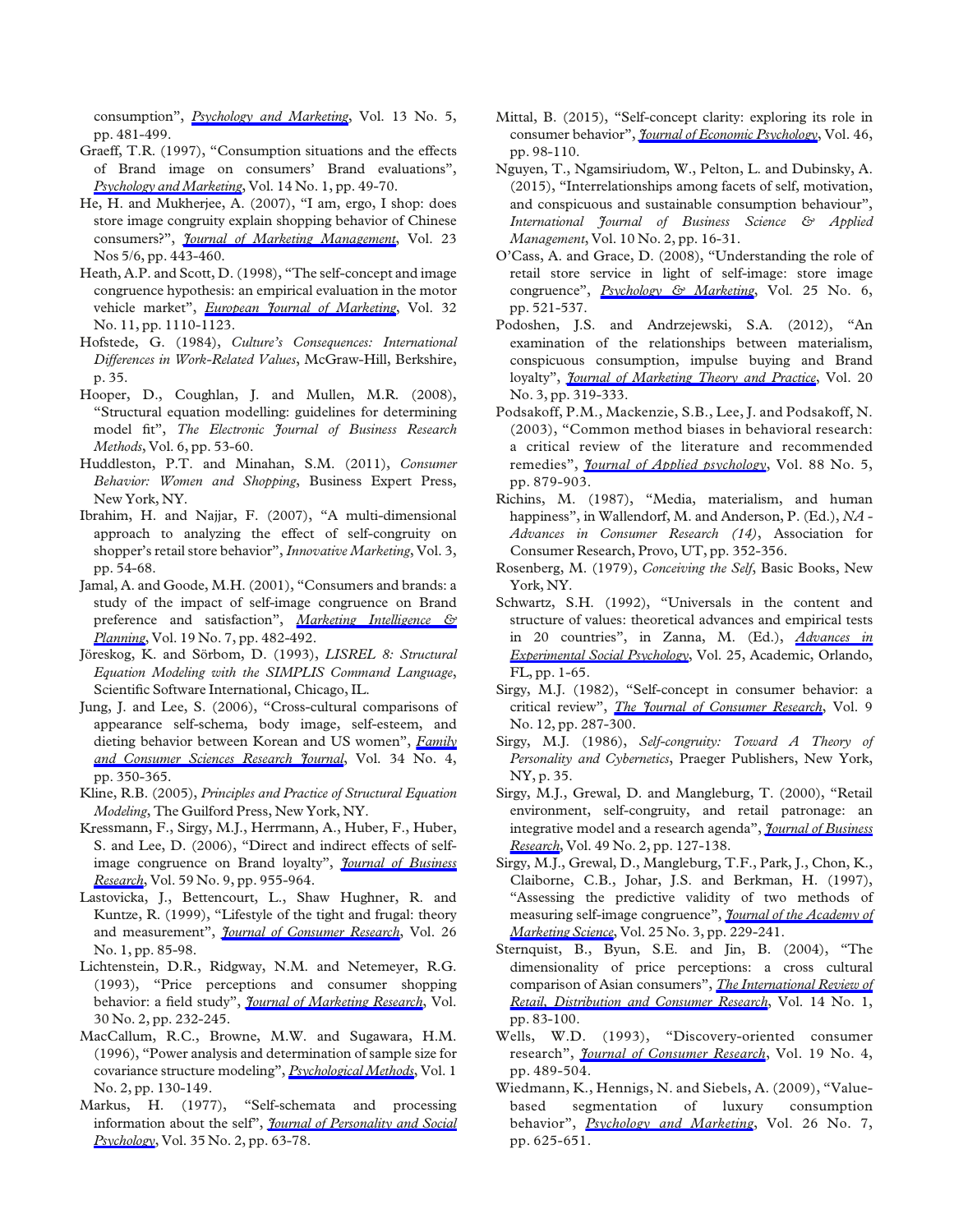<span id="page-12-0"></span>Table AI Characteristics of respondents (study 1)

| Patronage              | Frequency | (%)  |
|------------------------|-----------|------|
| Gender ( $n = 3,345$ ) |           |      |
| Male                   | 1588      | 47.5 |
| Female                 | 1757      | 52.5 |
| Age                    |           |      |
| $18 - 24$              | 163       | 4.9  |
| 25-34                  | 654       | 19.6 |
| 35-44                  | 739       | 22.1 |
| 45-54                  | 707       | 21.1 |
| 55-64                  | 485       | 14.5 |
| 65 and over            | 597       | 17.8 |
| <b>Marital Status</b>  |           |      |
| <b>Married</b>         | 2266      | 67.7 |
| Widowed                | 203       | 6.1  |
| <b>Separated</b>       | 291       | 8.7  |
| <b>Divorced</b>        | 48        | 1.4  |
| Single                 | 487       | 14.6 |
| Other                  | 50        | 1.5  |
| <b>Income</b>          |           |      |
| <b>Under \$20,000</b>  | 526       | 15.7 |
| \$20,000-\$29,999      | 359       | 10.7 |
| \$30,000-\$39,999      | 335       | 10.0 |
| \$40,000-\$49,999      | 333       | 10.0 |
| \$50,000-\$59,999      | 325       | 9.7  |
| \$60,000-\$69,999      | 279       | 8.3  |
| \$70,000-\$99,999      | 522       | 15.6 |
| \$100,000 or more      | 477       | 14.3 |
| <b>No answers</b>      | 189       | 5.7  |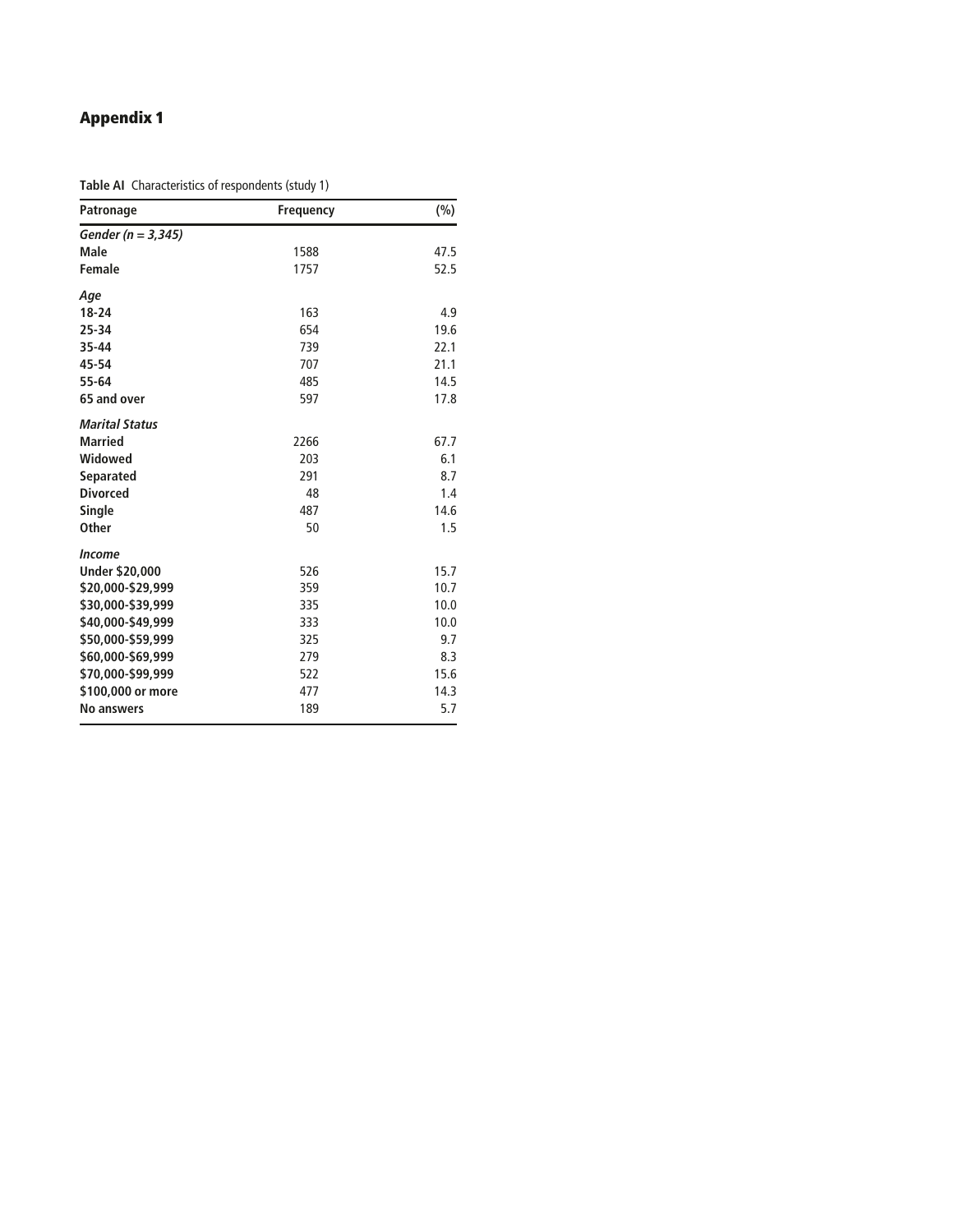<span id="page-13-0"></span>Table AII Construct properties (study 1)

| Items                                                                    | <b>Std. Factor Loading</b> |      | <b>Composite Reliability Avg. Variance Extracted</b> |
|--------------------------------------------------------------------------|----------------------------|------|------------------------------------------------------|
| Appearance                                                               |                            |      |                                                      |
| I work at trying to maintain a youthful appearance                       | 0.56                       |      |                                                      |
| I enjoy getting dressed up                                               | 0.60                       | 0.83 | 0.49                                                 |
| Dressing well is an important part of my life                            | 0.81                       |      |                                                      |
| An attractive appearance is crucial for career success                   | 0.42                       |      |                                                      |
| <b>Self-image Congruence</b>                                             |                            |      |                                                      |
| The brands I buy are a reflection of who I am                            | 0.58                       |      |                                                      |
| The clothes I wear reflect who I am as a person                          | 0.56                       | 0.66 | 0.53                                                 |
| My home is a reflection of who I am                                      | 0.45                       |      |                                                      |
| <b>Brand Preference</b>                                                  |                            |      |                                                      |
| When I have a favorite brand I buy it $-$ no matter what else is on sale | 0.39                       |      |                                                      |
| I try to stick to well-known brand names                                 | 0.57                       | 0.72 | 0.53                                                 |
| I prefer to buy products with designer names                             | 0.61                       |      |                                                      |
| High-end (department stores) retail store patronage                      |                            |      |                                                      |
| Purchased clothes at a department store during the past 12 months        | 0.86                       | 0.79 | 0.79                                                 |
| Purchased items for your home at a department store during the past 12   |                            |      |                                                      |
| months                                                                   | 0.72                       |      |                                                      |
| Low-end (discount stores) retail store patronage                         |                            |      |                                                      |
| Purchased clothes at a discount retailer during the past 12 months       | 0.58                       | 0.84 | 0.74                                                 |
| Purchased items for your home at a discount retailer during the past 12  |                            |      |                                                      |
| months                                                                   | 0.89                       |      |                                                      |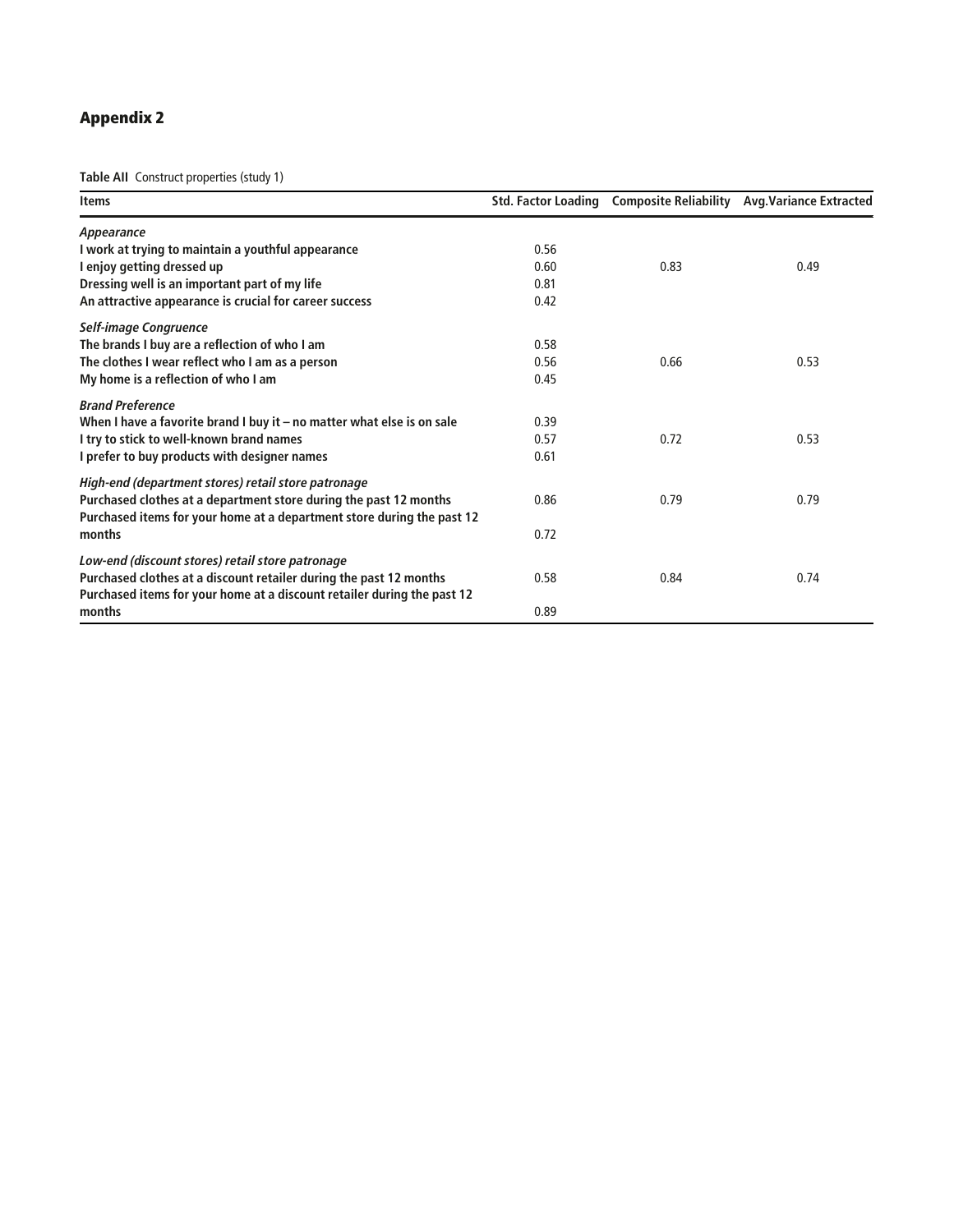<span id="page-14-0"></span>Table AIII Construct properties (study 2)

| <b>Items</b>                                                                   | <b>Std. factor loading</b> |      | Composite reliability Avg. variance extracted |
|--------------------------------------------------------------------------------|----------------------------|------|-----------------------------------------------|
| Appearance                                                                     |                            |      |                                               |
| If I could look just as I wish, my life would be much happier                  | 0.81                       |      |                                               |
| By controlling my appearance, I can control many of the social and             |                            |      |                                               |
| emotional events in my life                                                    | 0.85                       | 0.86 | 0.67                                          |
| My appearance is responsible for much of what has happened to me in<br>my life | 0.80                       |      |                                               |
| <b>Self-image Congruence</b>                                                   |                            |      |                                               |
| When I consider the setting in which I will go to _____ the retail store       |                            |      |                                               |
| where I would expect to purchase my job fair attire, I expect to see           |                            |      |                                               |
| people who are similar to me in this store                                     | 0.88                       |      |                                               |
| Most of the people who go to ______, the retail store where I would            |                            |      |                                               |
| expect to purchase my job fair attire, are very much like me                   | 0.95                       | 0.90 | 0.75                                          |
| the retail store where I would expect to purchase my job fair                  |                            |      |                                               |
| attire, is a mirror image of me                                                | 0.76                       |      |                                               |
| <b>Materialism</b>                                                             |                            |      |                                               |
| I would like to be rich enough to buy anything I want                          | 0.60                       |      |                                               |
| I'd be happier if I could afford to buy more things                            | 0.93                       | 0.77 | 0.53                                          |
| It sometimes bothers me quite a bit that I can't afford to buy all the         |                            |      |                                               |
| things that I would like                                                       | 0.61                       |      |                                               |
| <b>Frugality</b>                                                               |                            |      |                                               |
| I believe in being careful in how I spend my money                             | 0.80                       |      |                                               |
| I discipline myself to get the most from my money                              | 0.79                       | 0.86 | 0.61                                          |
| I am willing to wait on a purchase I want so that I can save money             | 0.87                       |      |                                               |
| There are things I resist buying today so I can save for tomorrow              | 0.65                       |      |                                               |
| High-end (department stores) retail store patronage                            |                            |      |                                               |
| The likelihood that I would shop for ______ for the event in a department      |                            |      |                                               |
| store is high.                                                                 | 0.89                       |      |                                               |
| I would be willing to buy ______ for the event in a department store           | 0.83                       | 0.88 | 0.71                                          |
| I would recommend a department store where I would go to shop                  |                            |      |                                               |
| with my friends                                                                | 0.80                       |      |                                               |
| Low-end (discount stores) retail store patronage                               |                            |      |                                               |
| The likelihood that I would shop for ______ for the event in a discount        |                            |      |                                               |
| store (TJMaxx, Ross, Marshall's) is high                                       | 0.91                       |      |                                               |
| I would be willing to buy ______ for the event in a discount store             |                            |      |                                               |
| (TJMaxx, Ross, Marshall's)                                                     | 0.95                       | 0.93 | 0.81                                          |
| I would recommend a discount store (TJMaxx, Ross, Marshall's) where I          |                            |      |                                               |
| would go to shop _____with my friends                                          | 0.84                       |      |                                               |